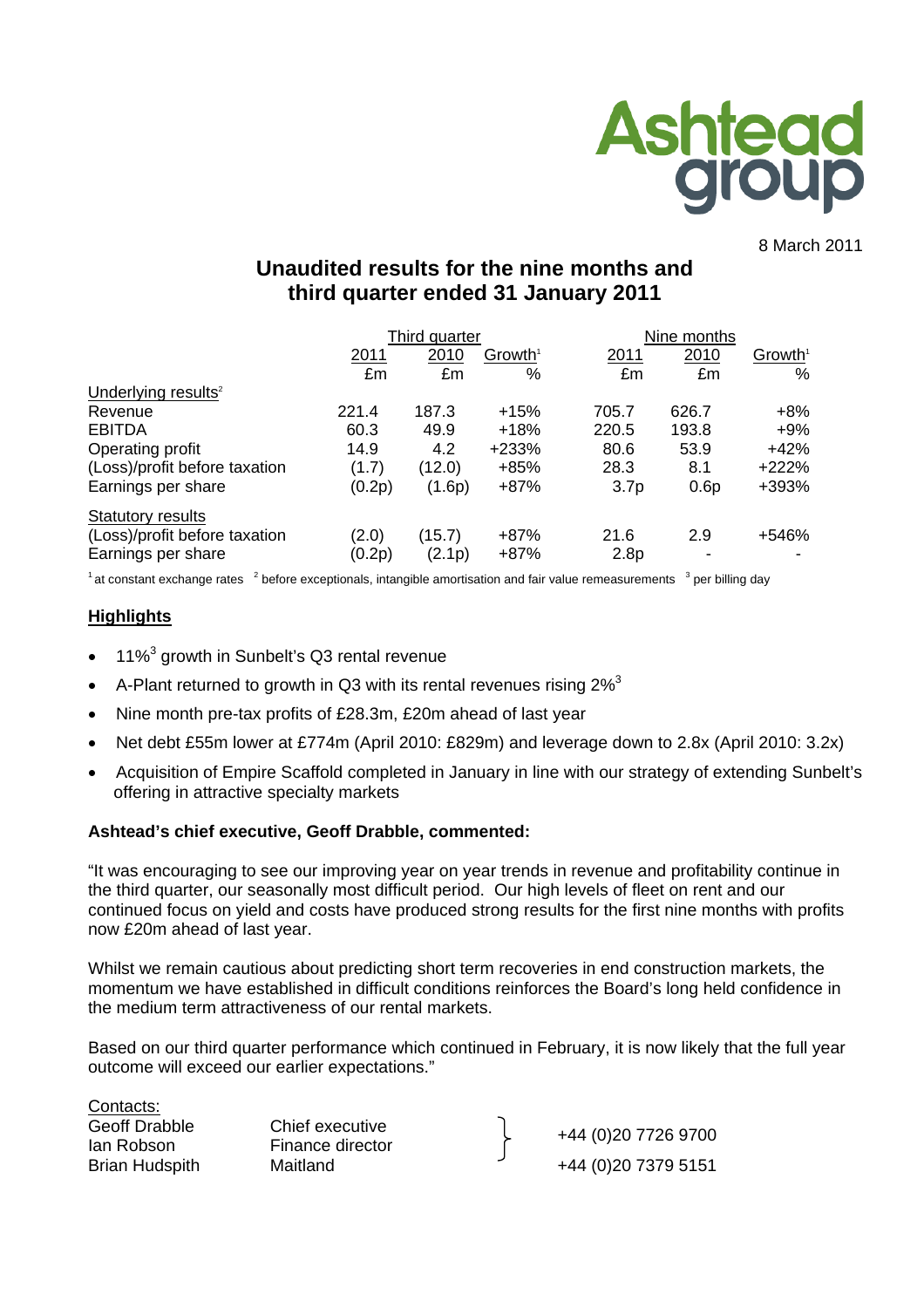# **Nine months' results**

|                                                                                                                                                                                                              | Revenue                        |                         | <b>EBITDA</b>                   |                                 | Operating profit                                       |                                              |
|--------------------------------------------------------------------------------------------------------------------------------------------------------------------------------------------------------------|--------------------------------|-------------------------|---------------------------------|---------------------------------|--------------------------------------------------------|----------------------------------------------|
|                                                                                                                                                                                                              | 2011                           | <u> 2010</u>            | 2011                            | <u>2010</u>                     | 2011                                                   | <u> 2010</u>                                 |
| Sunbelt in \$m                                                                                                                                                                                               | 903.7                          | 821.3                   | 298.0                           | 269.4                           | <u>128.4</u>                                           | 92.2                                         |
| Sunbelt in £m<br>A-Plant<br>Group central costs<br>Continuing operations<br>Net financing costs<br>Profit before tax, exceptionals,                                                                          | 584.5<br>121.2<br><u>705.7</u> | 505.5<br>121.2<br>626.7 | 192.7<br>33.3<br>(5.5)<br>220.5 | 165.8<br>32.0<br>(4.0)<br>193.8 | 83.1<br>3.1<br>(5.6)<br>80.6<br>(52.3)                 | 56.7<br>1.3<br>(4.1)<br>53.9<br>(45.8)       |
| remeasurements and amortisation<br>Exceptional items (net)<br>Fair value remeasurements<br>Amortisation<br>Profit before taxation<br><b>Taxation</b><br>Profit attributable to equity holders of the Company |                                |                         |                                 |                                 | 28.3<br>(5.7)<br>(1.0)<br>21.6<br><u>(7.6)</u><br>14.0 | 8.1<br>(2.2)<br>(2.0)<br>3.9<br>(3.1)<br>0.8 |
| <b>Margins</b><br><b>Sunbelt</b><br>A-Plant<br>Group                                                                                                                                                         |                                |                         | 33.0%<br>27.5%<br>31.2%         | 32.8%<br>26.4%<br>30.9%         | 14.2%<br>2.6%<br>11.4%                                 | 11.2%<br>1.0%<br>8.6%                        |

These results reflect continuing improvement in the US with Sunbelt's rental revenues growing 7% in the nine months to \$811m (2010: \$760m). Sunbelt's nine month rental revenue growth reflected 4% more fleet on rent compared to 2010 and a 2% increase in yield, year on year. Yield has now improved at an increasing rate throughout the fiscal year with growth of 5% year on year in the third quarter contributing to total Q3 rental revenue growth of 11%<sup>3</sup>. Supported by higher used equipment sales as we stepped up capital expenditure on fleet replacement, Sunbelt's total revenues grew by 10% in the nine months.

In the UK, A-Plant's nine month rental revenues were flat at £113m (2010: £114m) reflecting 3% more fleet on rent relative to the previous year and 3% lower yield. However, UK yields are now also on an improving trend with growth of 1% year on year in the third quarter and total Q3 growth in rental revenues of  $2\%$ <sup>3</sup>.

Operating costs, excluding the cost of used equipment sales, remain under tight control with headcount flat since year end and down 4% over the previous year despite the growth in fleet on rent. As a result, operating profit grew 42% to £81m for the nine months and pre-tax profits by £20m to £28m this year (2010: £8m).

After a non-cash charge of £6m relating to the remeasurement to fair value of the early prepayment option in our long-term debt and £1m of acquired intangible amortisation, the statutory profit before tax was £22m (2010: £4m). The effective tax rate on the underlying pre-tax profit was stable at 35% (2010: 35%) whilst underlying earnings per share grew four fold to 3.7p (2010: 0.6p).

### **Capital expenditure**

As we begin the cyclical reinvestment in our rental fleets, capital expenditure in the nine months was £129m (2010: £35m) of which £113m was rental fleet replacement with the balance spent principally on vehicles and property improvements. Disposal proceeds were £40m (2010: £19m), giving net capital expenditure in the nine months of £89m (2010: £16m). The average age of the Group's rental fleet at 31 January 2011 was 45 months (2010: 41 months).

In the year as a whole, we continue to anticipate spending around £225m gross and £175m net of disposal proceeds, principally on fleet replacement and thereby holding the average age of our rental fleets broadly flat over the course of the fiscal year.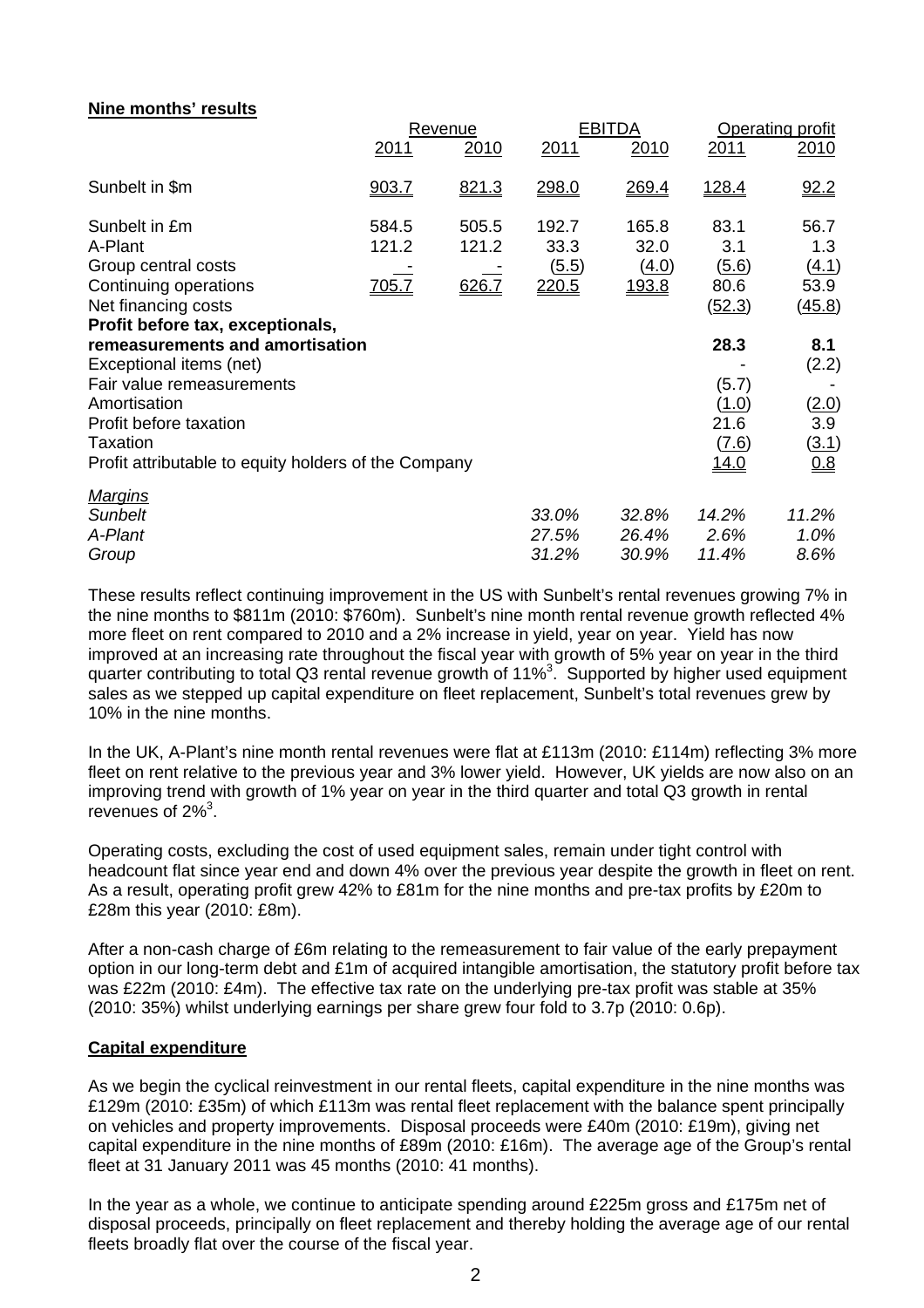# **Cash flow and net debt**

£57m (2010: £144m) of cash was generated from operations in the nine months after £105m of net payments for capital expenditure (2010: £15m) and £37m in interest payments. £25m of the cash generated was spent on the acquisition of Empire Scaffold, £10m was paid out to shareholders through the 2010 final dividend with the remaining £22m applied to reduce outstanding net debt.

Reflecting this and currency fluctuations which reduced debt by £39m, net debt at 31 January 2011 was £774m (30 April 2010: £829m). This quarter saw the ratio of net debt to EBITDA fall to 2.8 times at 31 January 2011 (30 April 2010: 3.2 times). Availability on the ABL senior debt facility at 31 January 2011 was \$624m (30 April 2010: \$537m) substantially above the \$150m level at which the Group's entire debt package is effectively covenant free.

### **Current trading and outlook**

Whilst we remain cautious about predicting short term recoveries in end construction markets, the momentum we have established in difficult conditions reinforces the Board's long held confidence in the medium term attractiveness of our rental markets.

Based on our third quarter performance which continued in February, it is now likely that the full year outcome will exceed our earlier expectations.

### **Forward looking statements**

This announcement contains forward looking statements. These have been made by the directors in good faith using information available up to the date on which they approved this report. The directors can give no assurance that these expectations will prove to be correct. Due to the inherent uncertainties, including both business and economic risk factors underlying such forward looking statements, actual results may differ materially from those expressed or implied by these forward looking statements. Except as required by law or regulation, the directors undertake no obligation to update any forward looking statements whether as a result of new information, future events or otherwise.

Geoff Drabble and Ian Robson will hold a conference call for equity analysts at 9.30am on Tuesday 8 March. Dial in details for this call have already been distributed but any analyst not having received them should contact the Company's PR advisors, Maitland (Astrid Wright) on 020 7379 5151. The call will be webcast live via the Company's website at [www.ashtead-group.com](http://www.ashtead-group.com/) and there will also be a replay available via the website from shortly after the call concludes. There will, as usual, also be a separate call for bondholders at 3.00pm UK time (10.00am EST).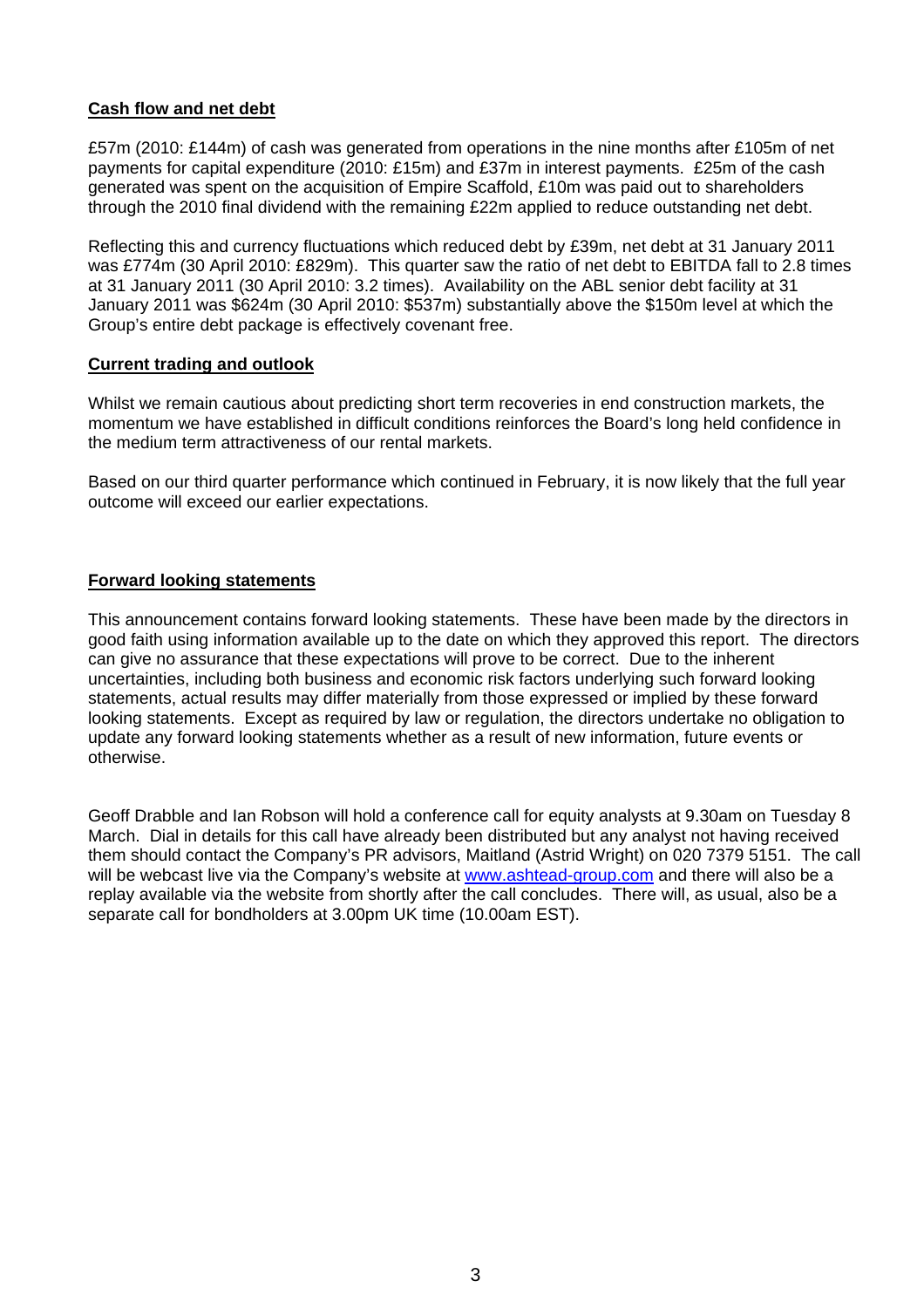# **CONSOLIDATED INCOME STATEMENT FOR THE THREE MONTHS ENDED 31 JANUARY 2011**

|                                      |                                                              | 2011                                               |               |                                                              | 2010                                               |              |
|--------------------------------------|--------------------------------------------------------------|----------------------------------------------------|---------------|--------------------------------------------------------------|----------------------------------------------------|--------------|
| Third quarter - unaudited            | <b>Before</b><br>exceptional items<br>and amortisation<br>£m | <b>Exceptional items</b><br>and amortisation<br>£m | Total<br>£m   | <b>Before</b><br>exceptional items<br>and amortisation<br>£m | <b>Exceptional items</b><br>and amortisation<br>£m | Total<br>£m  |
| <b>Continuing operations</b>         |                                                              |                                                    |               |                                                              |                                                    |              |
| <b>Revenue</b>                       |                                                              |                                                    |               |                                                              |                                                    |              |
| Rental revenue                       | 196.5                                                        |                                                    | 196.5         | 172.4                                                        |                                                    | 172.4        |
| Sale of new equipment,               |                                                              |                                                    |               |                                                              |                                                    |              |
| merchandise and consumables          | 9.3                                                          |                                                    | 9.3           | 9.5                                                          |                                                    | 9.5          |
| Sale of used rental equipment        | 15.6<br>221.4                                                | $\frac{1}{2}$                                      | 15.6<br>221.4 | 5.4<br>187.3                                                 | $\frac{1}{2}$                                      | 5.4<br>187.3 |
| <b>Operating costs</b>               |                                                              |                                                    |               |                                                              |                                                    |              |
| Staff costs                          | (71.9)                                                       |                                                    | (71.9)        | (63.3)                                                       |                                                    | (63.3)       |
| Used rental equipment sold           | (14.3)                                                       | $\blacksquare$                                     | (14.3)        | (5.5)                                                        | $\overline{\phantom{a}}$                           | (5.5)        |
| Other operating costs                | (74.9)                                                       |                                                    | (74.9)        | (68.6)                                                       |                                                    | (68.6)       |
|                                      | (161.1)                                                      | $\frac{1}{2}$                                      | (161.1)       | (137.4)                                                      | $\overline{a}$                                     | (137.4)      |
| <b>EBITDA*</b>                       | 60.3                                                         | $\blacksquare$                                     | 60.3          | 49.9                                                         | $\blacksquare$                                     | 49.9         |
| Depreciation                         | (45.4)                                                       |                                                    | (45.4)        | (45.7)                                                       |                                                    | (45.7)       |
| Amortisation of intangibles          |                                                              | (0.3)                                              | (0.3)         |                                                              | (0.5)                                              | (0.5)        |
| <b>Operating profit</b>              | 14.9                                                         | (0.3)                                              | 14.6          | 4.2                                                          | (0.5)                                              | 3.7          |
| Investment income                    | 0.9                                                          |                                                    | 0.9           | 0.8                                                          |                                                    | 0.8          |
| Interest expense                     | (17.5)                                                       | $\overline{\phantom{a}}$                           | (17.5)        | (17.0)                                                       | (3.2)                                              | (20.2)       |
| Loss on ordinary                     |                                                              |                                                    |               |                                                              |                                                    |              |
| activities before taxation           | (1.7)                                                        | (0.3)                                              | (2.0)         | (12.0)                                                       | (3.7)                                              | (15.7)       |
| Taxation:                            |                                                              |                                                    |               |                                                              |                                                    |              |
| - current<br>- deferred              | (0.3)                                                        | 0.1                                                | (0.3)<br>1.1  | (0.6)                                                        | 1.5                                                | (0.6)        |
|                                      | 1.0<br>0.7                                                   | 0.1                                                | 0.8           | <u>4.6</u><br>4.0                                            | 1.5                                                | 6.1<br>5.5   |
| Loss from                            |                                                              |                                                    |               |                                                              |                                                    |              |
| continuing operations<br>Profit from | (1.0)                                                        | (0.2)                                              | (1.2)         | (8.0)                                                        | (2.2)                                              | (10.2)       |
| discontinued operations              | $\equiv$                                                     | $\equiv$                                           |               |                                                              | <u>1.0</u>                                         | 1.0          |
| Loss attributable to                 |                                                              |                                                    |               |                                                              |                                                    |              |
| equity holders of the Company        | (1.0)                                                        | (0.2)                                              | (1.2)         | (8.0)                                                        | (1.2)                                              | (9.2)        |
| <b>Continuing operations</b>         |                                                              |                                                    |               |                                                              |                                                    |              |
| Basic earnings per share             | (0.2p)                                                       |                                                    | (0.2p)        | (1.6p)                                                       | (0.5p)                                             | (2.1p)       |
| Diluted earnings per share           | (0.2p)                                                       | $\equiv$                                           | (0.2p)        | (1.6p)                                                       | (0.4p)                                             | (2.0p)       |
| <b>Total continuing and</b>          |                                                              |                                                    |               |                                                              |                                                    |              |
| discontinued operations              |                                                              |                                                    |               |                                                              |                                                    |              |
| Basic earnings per share             | (0.2p)                                                       |                                                    | (0.2p)        | (1.6p)                                                       | (0.3p)                                             | (1.9p)       |
| Diluted earnings per share           | (0.2p)                                                       | $\equiv$                                           | (0.2p)        | (1.6p)                                                       | (0.2p)                                             | (1.8p)       |

\* EBITDA is presented here as an additional performance measure as it is commonly used by investors and lenders.

All revenue and profit for the period is generated from continuing activities.

Details of principal risks and uncertainties are given in the Review of the Third Quarter, Balance Sheet and Cash Flow accompanying these interim financial statements.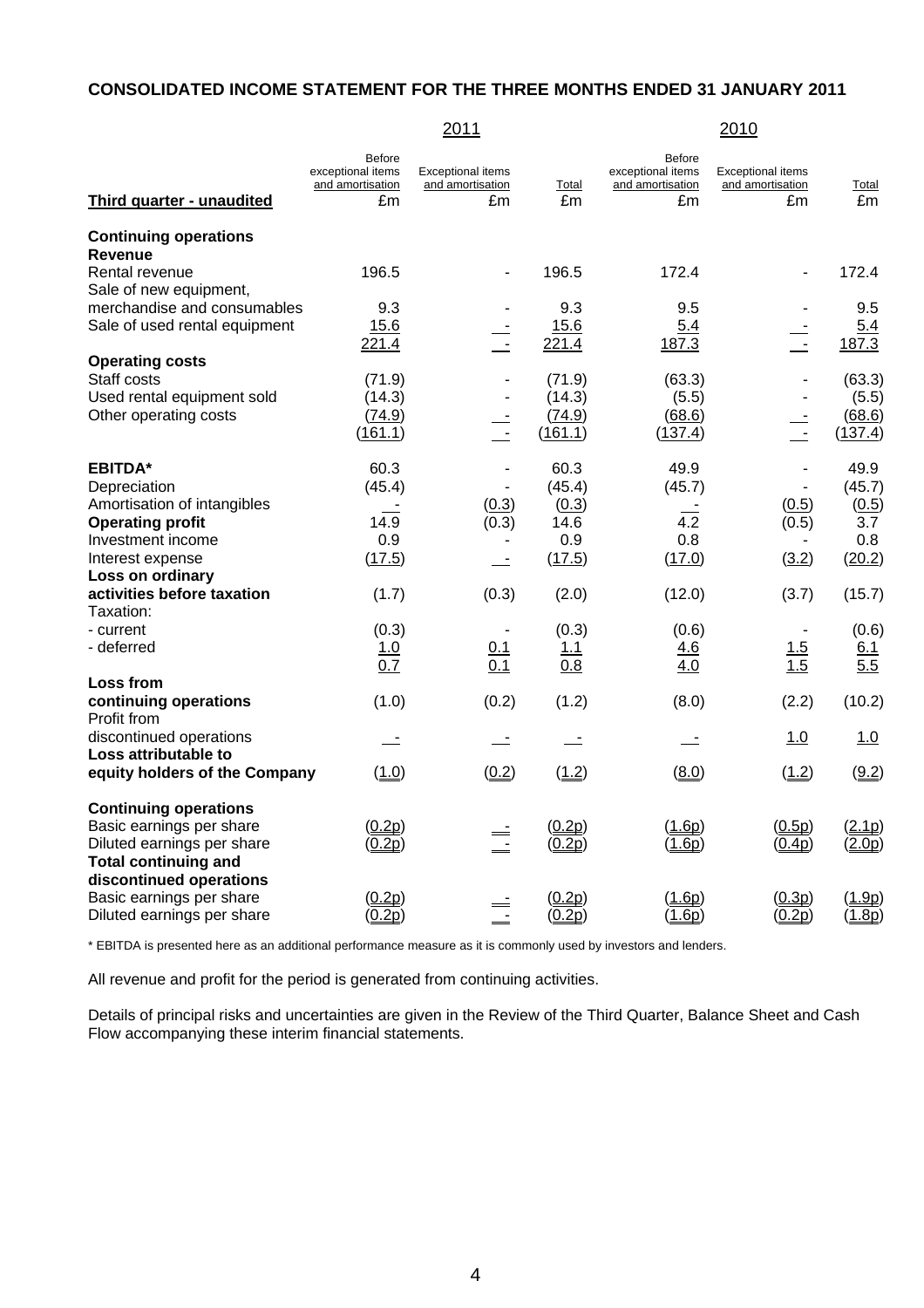# **CONSOLIDATED INCOME STATEMENT FOR THE NINE MONTHS ENDED 31 JANUARY 2011**

# 2011 2010

| Nine months - unaudited                        | <b>Before</b><br>exceptional items,<br>amortisation and<br>remeasurements<br>£m | Exceptional items,<br>amortisation and<br>remeasurements<br>£m | Total<br>£m        | <b>Before</b><br>exceptional items<br>and amortisation<br>£m | <b>Exceptional items</b><br>and amortisation<br>£m | Total<br>£m        |
|------------------------------------------------|---------------------------------------------------------------------------------|----------------------------------------------------------------|--------------------|--------------------------------------------------------------|----------------------------------------------------|--------------------|
| <b>Continuing operations</b><br><b>Revenue</b> |                                                                                 |                                                                |                    |                                                              |                                                    |                    |
| Rental revenue<br>Sale of new equipment,       | 637.8                                                                           |                                                                | 637.8              | 581.0                                                        |                                                    | 581.0              |
| merchandise and consumables                    | 30.9                                                                            |                                                                | 30.9               | 30.6                                                         | $\blacksquare$                                     | 30.6               |
| Sale of used rental equipment                  | 37.0<br>705.7                                                                   | $\frac{1}{1}$                                                  | 37.0<br>705.7      | 15.1<br>626.7                                                | 1.6<br>$\overline{1.6}$                            | 16.7<br>628.3      |
| <b>Operating costs</b>                         |                                                                                 |                                                                |                    |                                                              |                                                    |                    |
| Staff costs                                    | (213.6)                                                                         |                                                                | (213.6)            | (199.5)                                                      |                                                    | (199.5)            |
| Used rental equipment sold                     | (34.8)                                                                          |                                                                | (34.8)             | (16.3)                                                       | (1.6)                                              | (17.9)             |
| Other operating costs                          | (236.8)<br>(485.2)                                                              | $\sim$                                                         | (236.8)<br>(485.2) | (217.1)<br>(432.9)                                           | (1.6)                                              | (217.1)<br>(434.5) |
| <b>EBITDA*</b>                                 | 220.5                                                                           |                                                                | 220.5              | 193.8                                                        | $\blacksquare$                                     | 193.8              |
| Depreciation                                   | (139.9)                                                                         |                                                                | (139.9)            | (139.9)                                                      | ÷,                                                 | (139.9)            |
| Amortisation of intangibles                    |                                                                                 | (1.0)                                                          | (1.0)              |                                                              | (2.0)                                              | (2.0)              |
| <b>Operating profit</b>                        | 80.6                                                                            | (1.0)                                                          | 79.6               | 53.9                                                         | (2.0)                                              | 51.9               |
| Investment income                              | 2.8                                                                             |                                                                | 2.8                | 2.4                                                          |                                                    | 2.4                |
| Interest expense                               | (55.1)                                                                          | (5.7)                                                          | (60.8)             | (48.2)                                                       | (3.2)                                              | (51.4)             |
| <b>Profit on ordinary activities</b>           |                                                                                 |                                                                |                    |                                                              |                                                    |                    |
| before taxation                                | 28.3                                                                            | (6.7)                                                          | 21.6               | 8.1                                                          | (5.2)                                              | 2.9                |
| Taxation:                                      |                                                                                 | 0.4                                                            |                    |                                                              |                                                    |                    |
| - current<br>- deferred                        | (4.5)                                                                           |                                                                | (4.1)              | (2.2)                                                        |                                                    | (2.2)              |
|                                                | (5.5)<br>(10.0)                                                                 | 2.0<br>2.4                                                     | (3.5)<br>(7.6)     | (2.9)<br>(5.1)                                               | 2.0<br>2.0                                         | (0.9)<br>(3.1)     |
| Profit/(loss) from                             |                                                                                 |                                                                |                    |                                                              |                                                    |                    |
| continuing operations                          | 18.3                                                                            | (4.3)                                                          | 14.0               | 3.0                                                          | (3.2)                                              | (0.2)              |
| Profit from                                    |                                                                                 |                                                                |                    |                                                              |                                                    |                    |
| discontinued operations                        | $\equiv$                                                                        |                                                                |                    |                                                              | 1.0                                                | 1.0                |
| Profit attributable to                         |                                                                                 |                                                                |                    |                                                              |                                                    |                    |
| equity holders of the Company                  | 18.3                                                                            | (4.3)                                                          | 14.0               | 3.0                                                          | (2.2)                                              | 0.8                |
| <b>Continuing operations</b>                   |                                                                                 |                                                                |                    |                                                              |                                                    |                    |
| Basic earnings per share                       | 3.7 <sub>p</sub>                                                                | (0.9p)                                                         | 2.8p               | 0.6p                                                         | (0.6p)                                             | $\equiv$           |
| Diluted earnings per share                     | 3.6 <sub>p</sub>                                                                | (0.8p)                                                         | 2.8p               | 0.6p                                                         | (0.6p)                                             | $\equiv$           |
| <b>Total continuing and</b>                    |                                                                                 |                                                                |                    |                                                              |                                                    |                    |
| discontinued operations                        |                                                                                 |                                                                |                    |                                                              |                                                    |                    |
| Basic earnings per share                       | 3.7p                                                                            | (0.9p)                                                         | 2.8p               | 0.6p                                                         | (0.4p)                                             | 0.2p               |
| Diluted earnings per share                     | 3.6 <sub>p</sub>                                                                | (0.8p)                                                         | 2.8p               | 0.6p                                                         | (0.4p)                                             | 0.2p               |

\* EBITDA is presented here as an additional performance measure as it is commonly used by investors and lenders.

All revenue and profit for the period is generated from continuing activities.

# **CONSOLIDATED STATEMENT OF COMPREHENSIVE INCOME**

|                                                                            | Unaudited       |              |              |                |  |
|----------------------------------------------------------------------------|-----------------|--------------|--------------|----------------|--|
|                                                                            | Three months to |              |              | Nine months to |  |
|                                                                            | 31 January      |              |              | 31 January     |  |
|                                                                            | 2011            | 2010         | 2011         | 2010           |  |
|                                                                            | £m              | £m           | £m           | £m             |  |
| (Loss)/profit attributable to equity holders of the Company for the period | (1.2)           | (9.2)        | 14.0         | 0.8            |  |
| Foreign currency translation differences                                   | 0.2             | 5.8          | (8.5)        | (17.8)         |  |
| Actuarial gain/(loss) on defined benefit pension scheme                    |                 |              | 12.1         | (14.0)         |  |
| Tax on defined benefit pension scheme                                      |                 |              | (3.9)        | 3.9            |  |
| Total comprehensive income for the period                                  | (1.0)           | <u>(3.4)</u> | <u> 13.7</u> | (27.1)         |  |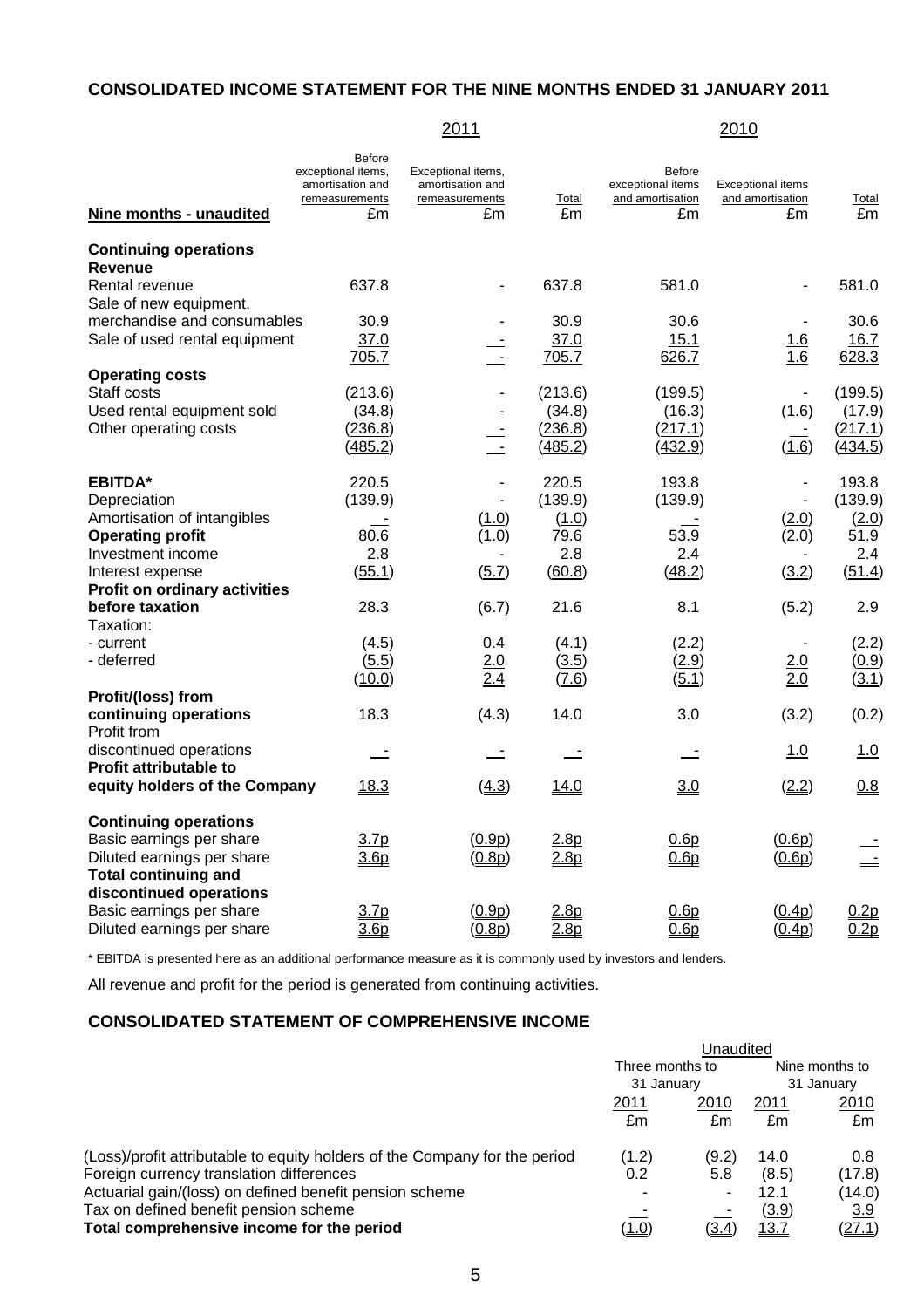# **CONSOLIDATED BALANCE SHEET AT 31 JANUARY 2011**

|                                                                                                                                                                                                                                                                                                                                     | 2011<br>£m                                                                     | Unaudited<br>31 January<br>2010<br>£m                                                    | <b>Audited</b><br>30 April<br>2010<br>£m                                                |
|-------------------------------------------------------------------------------------------------------------------------------------------------------------------------------------------------------------------------------------------------------------------------------------------------------------------------------------|--------------------------------------------------------------------------------|------------------------------------------------------------------------------------------|-----------------------------------------------------------------------------------------|
| <b>Current assets</b><br>Inventories<br>Trade and other receivables<br><b>Current tax asset</b><br>Cash and cash equivalents                                                                                                                                                                                                        | 9.9<br>149.3<br>0.4<br>10.8<br><u>170.4</u>                                    | 8.8<br>131.0<br>1.5<br>26.4<br>167.7                                                     | 9.9<br>134.7<br>1.1<br>54.8<br>200.5                                                    |
| <b>Non-current assets</b><br>Property, plant and equipment<br>- rental equipment<br>- other assets                                                                                                                                                                                                                                  | 904.1<br>124.8<br>1,028.9<br>8.6                                               | 958.8<br><u>133.1</u><br>1,091.9<br>3.7                                                  | 969.7<br><u>131.9</u><br>1,101.6<br>3.3                                                 |
| Intangible assets - brand names and other acquired intangibles<br>Goodwill<br>Deferred tax asset<br>Defined benefit pension fund surplus<br>Other financial assets - derivatives                                                                                                                                                    | 367.0<br>1.1<br>5.1<br>1,410.7                                                 | 357.5<br>11.2<br>1,464.3                                                                 | 373.6<br>7.8<br><u>5.7</u><br>1,492.0                                                   |
| <b>Total assets</b>                                                                                                                                                                                                                                                                                                                 | 1,581.1                                                                        | 1,632.0                                                                                  | 1,692.5                                                                                 |
| <b>Current liabilities</b><br>Trade and other payables<br>Current tax liability<br>Debt due within one year<br>Provisions<br><b>Non-current liabilities</b><br>Debt due after more than one year<br>Provisions<br>Deferred tax liabilities<br>Defined benefit pension fund deficit                                                  | 126.4<br>1.9<br>2.1<br>11.2<br><u>141.6</u><br>782.8<br>26.4<br>124.6<br>933.8 | 107.1<br>0.9<br>5.0<br>11.7<br><u>124.7</u><br>850.0<br>30.4<br>123.3<br>12.8<br>1,016.5 | 130.6<br>2.1<br>3.1<br>12.0<br><u>147.8</u><br>880.7<br>29.4<br>126.6<br>7.7<br>1,044.4 |
| <b>Total liabilities</b>                                                                                                                                                                                                                                                                                                            | 1,075.4                                                                        | 1,141.2                                                                                  | 1,192.2                                                                                 |
| <b>Equity</b><br>Share capital<br>Share premium account<br>Capital redemption reserve<br>Non-distributable reserve<br>Own shares held by the Company<br>Own shares held through the ESOT<br>Cumulative foreign exchange translation differences<br><b>Retained reserves</b><br>Equity attributable to equity holders of the Company | 55.3<br>3.6<br>0.9<br>90.7<br>(33.1)<br>(6.5)<br>11.6<br>383.2<br>505.7        | 55.3<br>3.6<br>0.9<br>90.7<br>(33.1)<br>(6.3)<br>11.3<br>368.4<br>490.8                  | 55.3<br>3.6<br>0.9<br>90.7<br>(33.1)<br>(6.3)<br>20.1<br>369.1<br>500.3                 |
| <b>Total liabilities and equity</b>                                                                                                                                                                                                                                                                                                 | 1,581.1                                                                        | 1,632.0                                                                                  | 1,692.5                                                                                 |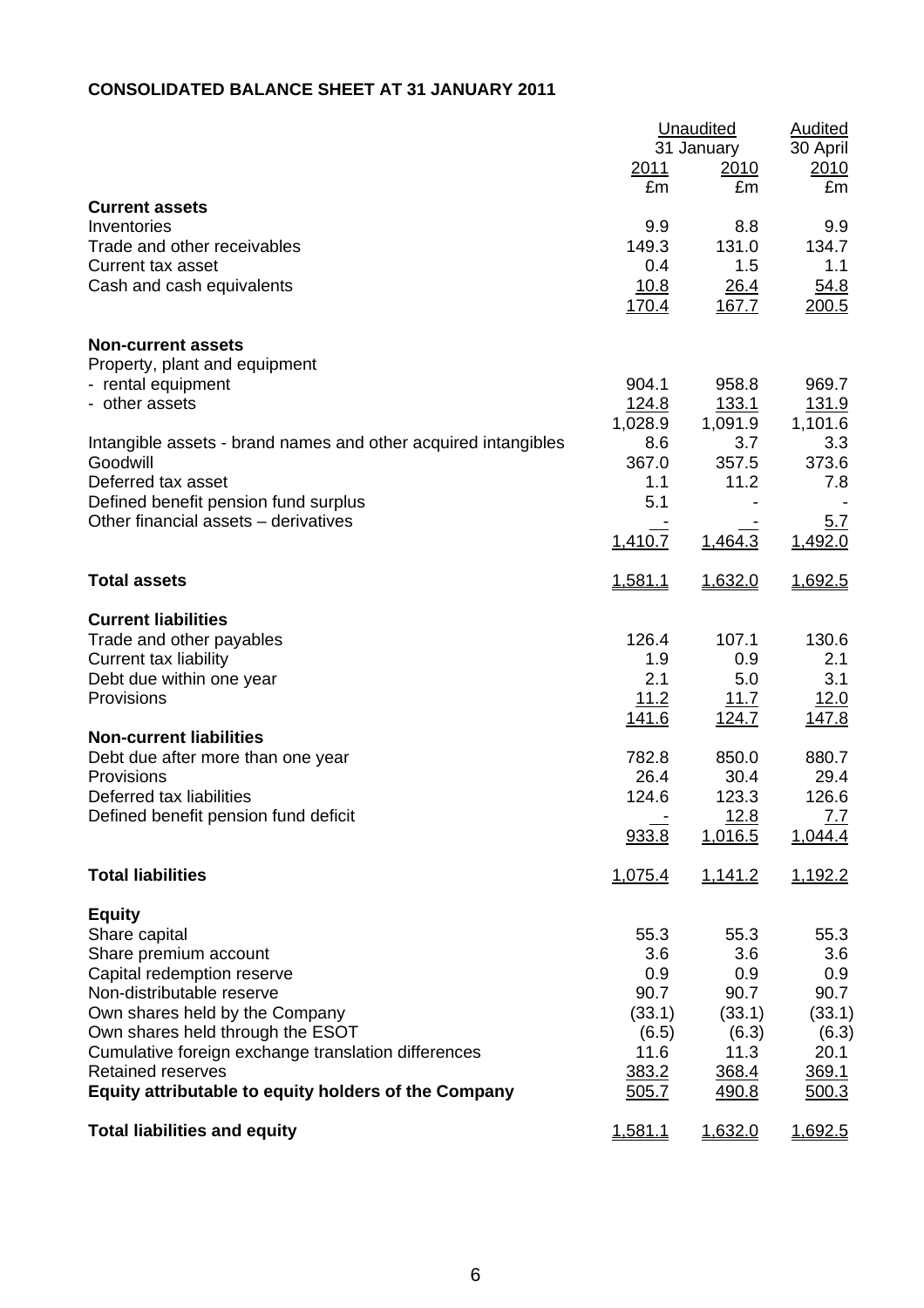# **CONSOLIDATED STATEMENT OF CHANGES IN EQUITY FOR THE NINE MONTHS ENDED 31 JANUARY 2011**

|                                                                                                                  | Share<br>capital | Share<br>premium<br>account | Capital<br>redemption<br>reserve | Non-<br>distributable<br>reserve | Treasury<br>stock | Own<br>shares<br>held by<br><b>ESOT</b> | Cumulative<br>foreign<br>exchange<br>translation<br>differences | Retained<br>reserves  | Total                        |
|------------------------------------------------------------------------------------------------------------------|------------------|-----------------------------|----------------------------------|----------------------------------|-------------------|-----------------------------------------|-----------------------------------------------------------------|-----------------------|------------------------------|
| At 1 May 2009                                                                                                    | £m<br>55.3       | £m<br>3.6                   | £m<br>0.9                        | £m<br>90.7                       | £m<br>(33.1)      | £m<br>(6.3)                             | £m<br>29.1                                                      | £m<br>385.8           | £m<br>526.0                  |
| Profit for the period<br>Other comprehensive income:<br>Foreign currency translation                             |                  |                             |                                  |                                  |                   |                                         |                                                                 | 0.8                   | 0.8                          |
| differences<br>Actuarial loss on defined benefit                                                                 |                  |                             |                                  |                                  |                   |                                         | (17.8)                                                          | $\overline{a}$        | (17.8)                       |
| pension scheme<br>Tax on defined benefit pension                                                                 |                  |                             |                                  |                                  |                   |                                         |                                                                 | (14.0)                | (14.0)                       |
| scheme<br>Total comprehensive income                                                                             |                  |                             |                                  |                                  |                   |                                         |                                                                 | 3.9                   | 3.9                          |
| for the period                                                                                                   |                  |                             |                                  |                                  |                   |                                         | (17.8)                                                          | (9.3)                 | (27.1)                       |
| Dividends paid<br>Share-based payments<br>At 31 January 2010                                                     | 55.3             | $\frac{3.6}{3.6}$           | 0.9                              | 90.7                             | (33.1)            | (6.3)                                   | 11.3                                                            | (8.3)<br>0.2<br>368.4 | (8.3)<br>0.2<br>490.8        |
| Profit for the period<br>Other comprehensive income:                                                             |                  |                             |                                  |                                  |                   |                                         |                                                                 | 1.3                   | 1.3                          |
| Foreign currency translation<br>differences                                                                      |                  |                             |                                  |                                  |                   |                                         | 8.8                                                             |                       | 8.8                          |
| Actuarial gain on defined benefit<br>pension scheme<br>Tax on defined benefit pension                            |                  |                             |                                  |                                  |                   |                                         |                                                                 | 4.8                   | 4.8                          |
| scheme                                                                                                           |                  |                             |                                  |                                  |                   |                                         |                                                                 | (1.3)                 | (1.3)                        |
| Tax on share-based payments<br>Total comprehensive income                                                        |                  |                             |                                  |                                  |                   |                                         |                                                                 | 0.1                   | 0.1                          |
| for the period                                                                                                   |                  |                             |                                  |                                  |                   |                                         | 8.8                                                             | 4.9                   | 13.7                         |
| Dividends paid<br>Share-based payments<br>At 30 April 2010                                                       | 55.3             | 3.6                         | $\overline{0.9}$                 | 90.7                             | (33.1)            | $(\overline{6.3})$                      | 20.1                                                            | (4.5)<br>0.3<br>369.1 | (4.5)<br>0.3<br>500.3        |
| Profit for the period<br>Other comprehensive income:                                                             |                  |                             |                                  |                                  |                   |                                         |                                                                 | 14.0                  | 14.0                         |
| Foreign currency translation<br>differences<br>Actuarial gain on defined                                         |                  |                             |                                  |                                  |                   |                                         | (8.5)                                                           |                       | (8.5)                        |
| benefit pension scheme<br>Tax on defined benefit                                                                 |                  |                             |                                  |                                  |                   |                                         |                                                                 | 12.1                  | 12.1                         |
| pension scheme<br>Total comprehensive income                                                                     |                  |                             |                                  |                                  |                   |                                         | $\equiv$                                                        | (3.9)                 | (3.9)                        |
| for the period                                                                                                   |                  |                             |                                  |                                  |                   |                                         | (8.5)                                                           | 22.2                  | 13.7                         |
| Dividends paid                                                                                                   |                  |                             |                                  |                                  |                   |                                         |                                                                 | (10.0)                | (10.0)                       |
| Own shares purchased by<br>the ESOT<br>Share-based payments<br>Tax on share-based payments<br>At 31 January 2011 | 55.3             | 3.6                         | 0.9                              | 90.7                             | (33.1)            | (0.2)<br>(6.5)                          | 11.6                                                            | 0.8<br>1.1<br>383.2   | (0.2)<br>0.8<br>1.1<br>505.7 |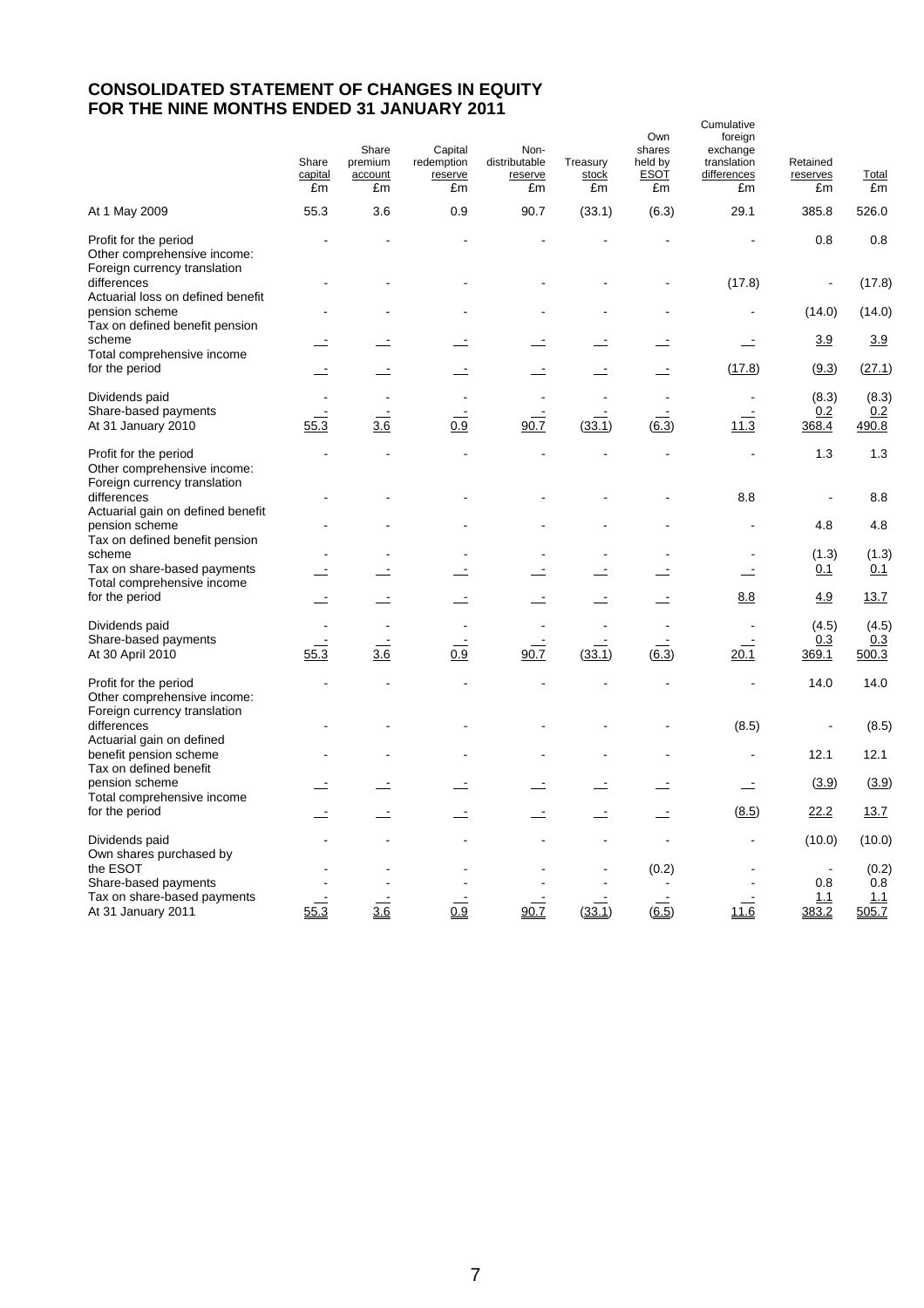# **CONSOLIDATED CASH FLOW STATEMENT FOR THE NINE MONTHS ENDED 31 JANUARY 2011**

|                                                                            |             | Unaudited   |
|----------------------------------------------------------------------------|-------------|-------------|
|                                                                            | 2011<br>£m  | 2010<br>£m  |
| Cash flows from operating activities                                       |             |             |
| Cash generated from operations before exceptional                          |             |             |
| items and changes in rental equipment                                      | 206.5       | 195.6       |
| Exceptional costs paid                                                     | (4.0)       | (6.8)       |
| Payments for rental property, plant and equipment                          | (127.2)     | (29.1)      |
| Proceeds from disposal of rental property, plant and                       |             |             |
| equipment before exceptional disposals                                     | 33.2        | 15.2        |
| Exceptional proceeds from disposal of rental property, plant and equipment |             | <u>1.6</u>  |
| Cash generated from operations                                             | 108.5       | 176.5       |
| Financing costs paid (net)                                                 | (37.3)      | (29.1)      |
| Tax paid (net)                                                             | (3.6)       | (0.5)       |
| Net cash from operating activities                                         | 67.6        | 146.9       |
| Cash flows from investing activities                                       |             |             |
| Acquisition of business                                                    | (24.7)      | (0.2)       |
| Disposal of business costs                                                 |             | (0.4)       |
| Payments for non-rental property, plant and equipment                      | (14.0)      | (4.6)       |
| Proceeds on sale of non-rental property, plant and equipment               | 3.5         | <u>1.9</u>  |
| Net cash used in investing activities                                      | (35.2)      | (3.3)       |
| Cash flows from financing activities                                       |             |             |
| Drawdown of loans                                                          | 64.9        | 258.9       |
| Redemption of loans                                                        | (128.7)     | (366.2)     |
| Capital element of finance lease payments                                  | (2.3)       | (3.2)       |
| Purchase of own shares by the ESOT                                         | (0.2)       |             |
| Dividends paid                                                             | (10.0)      | (8.3)       |
| Net cash used in financing activities                                      | (76.3)      | (118.8)     |
| (Decrease)/increase in cash and cash equivalents                           | (43.9)      | 24.8        |
| Opening cash and cash equivalents                                          | 54.8        | 1.7         |
| Effect of exchange rate differences                                        | (0.1)       | (0.1)       |
| Closing cash and cash equivalents                                          | <u>10.8</u> | <u>26.4</u> |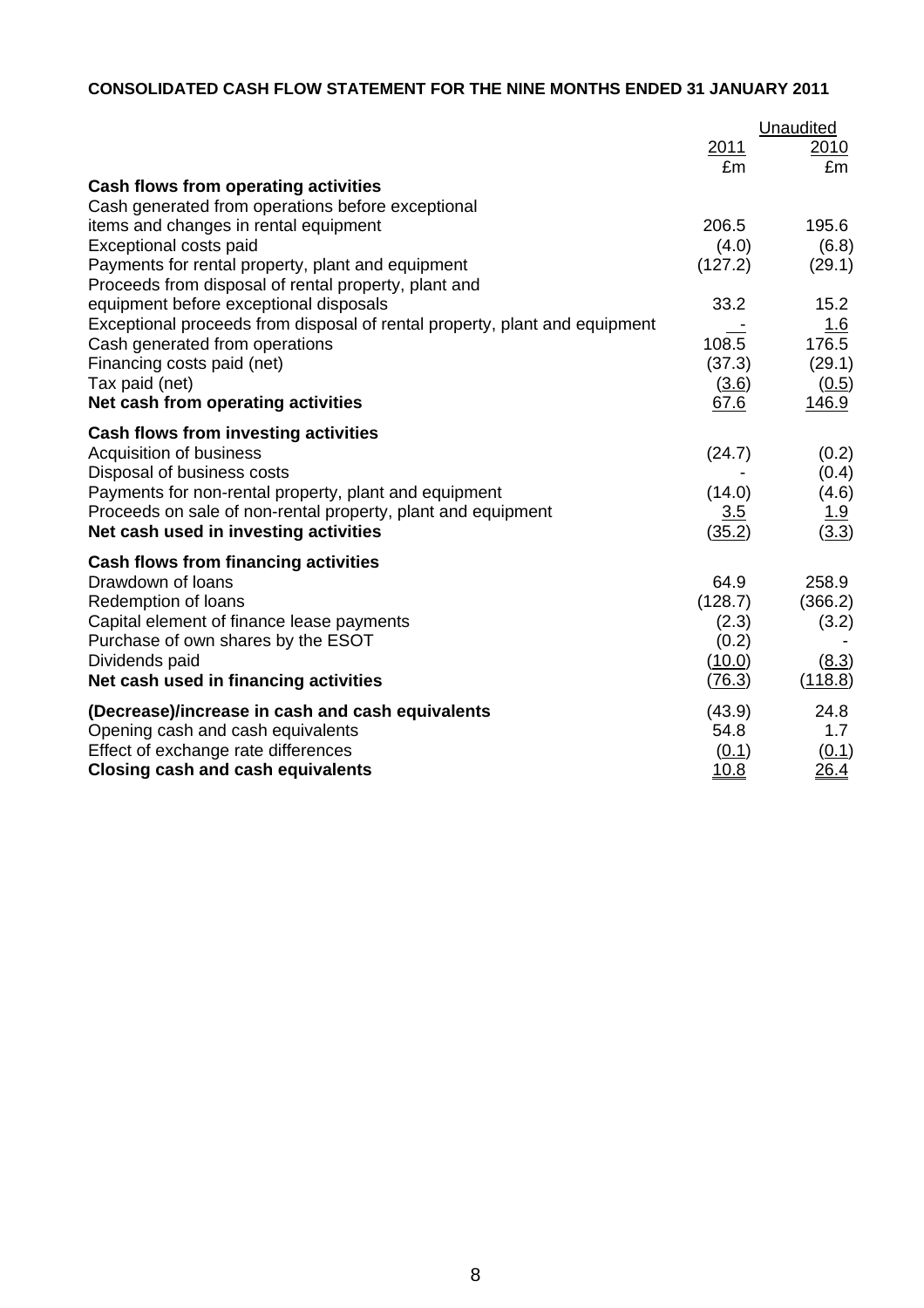### 1. Basis of preparation

The condensed interim financial statements for the nine months ended 31 January 2011 were approved by the directors on 7 March 2011. They have been prepared in accordance with relevant International Financial Reporting Standards ('IFRS') as adopted by the European Union and the accounting policies set out in the Group's Annual Report and Accounts for the year ended 30 April 2010 except for the adoption, with effect from 1 May 2010, of new or revised accounting standards as set out below.

The financial statements have been prepared on the going concern basis. They are unaudited and do not constitute statutory accounts within the meaning of Section 435 of the Companies Act 2006.

The statutory accounts for the year ended 30 April 2010 were prepared in accordance with relevant IFRS and have been mailed to shareholders and filed with the Registrar of Companies. The auditors' report on those accounts was unqualified and did not include a reference to any matter by way of emphasis without qualifying the report and did not contain a statement under section 498(2) or (3) of the Companies Act 2006.

The following new standards, amendments to standards or interpretations are effective for the Group's accounting period beginning on 1 May 2010 and, where relevant, have been adopted. They have not had a material impact on the consolidated results or financial position of the Group:

- Amendments to IFRS 1 Additional exemptions for first-time adopters;
- Amendment to IFRS 1 Limited exemption from comparative IFRS 7 disclosures for first-time adopters;
- IAS 24 (revised) Related party disclosures;
- Amendment to IFRIC 14 Prepayments of minimum funding requirement;
- IFRIC 19 Extinguishing financial liabilities with equity instruments;
- Improvements to IFRSs (2010).

The exchange rates used in respect of the US dollar are:

|                                               | 2011 | 2010 |
|-----------------------------------------------|------|------|
| Average for the three months ended 31 January | 1.58 | 1.63 |
| Average for the nine months ended 31 January  | 1.55 | 1.62 |
| At 31 January                                 | 1.60 | 1.60 |

2. Segmental analysis

|                            |         | Operating        |                |              |
|----------------------------|---------|------------------|----------------|--------------|
|                            |         | profit before    | Exceptional    |              |
|                            |         | exceptionals     | items and      | Operating    |
|                            | Revenue | and amortisation | amortisation   | profit       |
|                            | £m      | £m               | £m             | £m           |
| Three months to 31 January |         |                  |                |              |
| <u>2011</u>                |         |                  |                |              |
| Sunbelt                    | 182.6   | 18.4             | (0.1)          | 18.3         |
| A-Plant                    | 38.8    | (1.1)            | (0.2)          | (1.3)        |
| Corporate costs            |         | (2.4)            |                | <u>(2.4)</u> |
|                            | 221.4   | <u>14.9</u>      | (0.3)          | <u>14.6</u>  |
|                            |         |                  |                |              |
| 2010                       |         |                  |                |              |
| Sunbelt                    | 150.1   | 7.4              | (0.4)          | 7.0          |
| A-Plant                    | 37.2    | (1.8)            | (0.1)          | (1.9)        |
| Corporate costs            |         | <u>(1.4)</u>     |                | <u>(1.4)</u> |
|                            | 187.3   | 4.2              | ( <u>0.5</u> ) | 3.7          |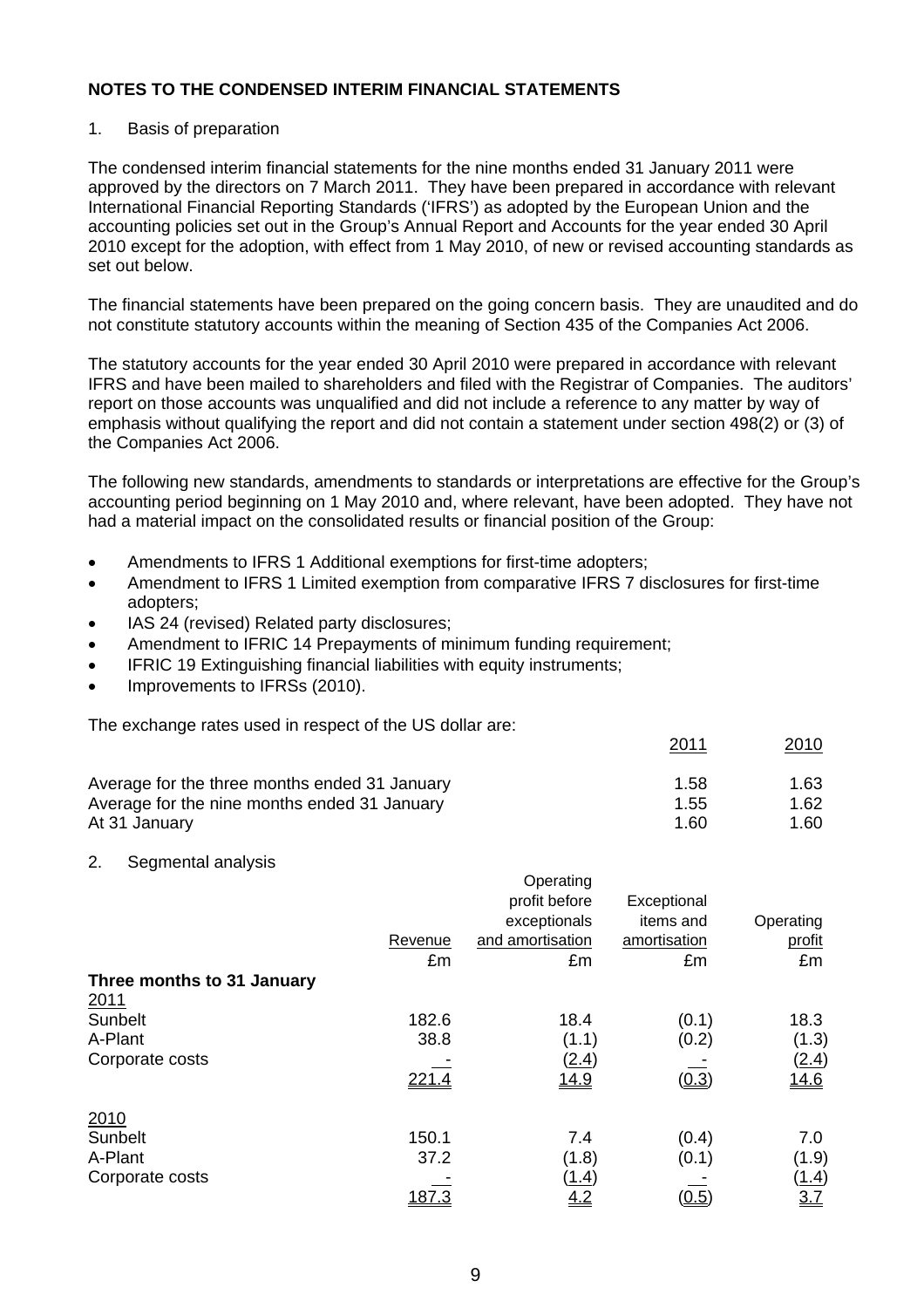# 2. Segmental analysis (continued)

| ັ                         | Revenue<br>before<br>exceptionals | Operating<br>profit before<br>exceptionals<br>and amortisation | Exceptional<br>items and<br>amortisation | Operating<br>profit |
|---------------------------|-----------------------------------|----------------------------------------------------------------|------------------------------------------|---------------------|
|                           | £m                                | £m                                                             | £m                                       | £m                  |
| Nine months to 31 January |                                   |                                                                |                                          |                     |
| 2011                      |                                   |                                                                |                                          |                     |
| Sunbelt                   | 584.5                             | 83.1                                                           | (0.5)                                    | 82.6                |
| A-Plant                   | 121.2                             | 3.1                                                            | (0.5)                                    | 2.6                 |
| Corporate costs           |                                   | (5.6)                                                          |                                          | (5.6)               |
|                           | <u>705.7</u>                      | 80.6                                                           | ( <u>1.0</u> )                           | <u>79.6</u>         |
| 2010                      |                                   |                                                                |                                          |                     |
| Sunbelt                   | 505.5                             | 56.7                                                           | (1.6)                                    | 55.1                |
| A-Plant                   | 121.2                             | 1.3                                                            | (0.4)                                    | 0.9                 |
| Corporate costs           |                                   | (4.1)                                                          |                                          | (4.1)               |
|                           |                                   | 53.9                                                           | <u>2.0</u>                               | <u>51.9</u>         |

|                    |                |      |                 | Other financial      |              |
|--------------------|----------------|------|-----------------|----------------------|--------------|
|                    | Segment assets | Cash | Taxation assets | assets - derivatives | Total assets |
|                    | £m             | £m   | £m              | £m                   | £m           |
| At 31 January 2011 |                |      |                 |                      |              |
| Sunbelt            | 1,292.1        |      |                 |                      | 1,292.1      |
| A-Plant            | 276.5          |      |                 |                      | 276.5        |
| Corporate items    | 0.2            | 10.8 | <u>1.5</u>      |                      | 12.5         |
|                    | 1,568.8        | 10.8 | 1.5             |                      | 1,581.1      |
| At 30 April 2010   |                |      |                 |                      |              |
| Sunbelt            | 1,332.0        |      |                 |                      | 1,332.0      |
| A-Plant            | 290.9          |      |                 |                      | 290.9        |
| Corporate items    | 0.2            | 54.8 | <u>8.9</u>      | <u>5.7</u>           | 69.6         |
|                    | <u>1,623.1</u> | 54.8 | 8.9             | 5.7                  | 1,692.5      |

# 3. Operating costs

|                                            |                                                          | 2011                                           |                     |                                                                 | 2010                                           |                    |
|--------------------------------------------|----------------------------------------------------------|------------------------------------------------|---------------------|-----------------------------------------------------------------|------------------------------------------------|--------------------|
|                                            | Before<br>exceptional<br>items and<br>amortisation<br>£m | Exceptional<br>items and<br>amortisation<br>£m | Total<br>£m         | <b>Before</b><br>exceptional<br>items and<br>amortisation<br>£m | Exceptional<br>items and<br>amortisation<br>£m | <b>Total</b><br>£m |
| Three months to 31 January<br>Staff costs: |                                                          |                                                |                     |                                                                 |                                                |                    |
| <b>Salaries</b>                            | 65.5                                                     |                                                | 65.5                | 58.0                                                            |                                                | 58.0               |
| Social security costs                      | 5.7                                                      |                                                | 5.7                 | 4.9                                                             |                                                | 4.9                |
| Other pension costs                        | 0.7<br>71.9                                              |                                                | 0.7<br>71.9         | <u>0.4</u><br>63.3                                              |                                                | <u>0.4</u><br>63.3 |
| Used rental equipment sold                 | <u>14.3</u>                                              |                                                | 14.3                | 5.5                                                             |                                                | 5.5                |
| Other operating costs:                     |                                                          |                                                |                     |                                                                 |                                                |                    |
| Vehicle costs                              | 17.4                                                     |                                                | 17.4                | 15.7                                                            |                                                | 15.7               |
| Spares, consumables & external repairs     | 13.5                                                     |                                                | 13.5                | 11.9                                                            |                                                | 11.9               |
| <b>Facility costs</b>                      | 10.8                                                     |                                                | 10.8                | 10.9                                                            |                                                | 10.9               |
| Other external charges                     | 33.2<br><u>74.9</u>                                      |                                                | 33.2<br><u>74.9</u> | <u>30.1</u><br>68.6                                             |                                                | 30.1<br>68.6       |
| Depreciation and amortisation:             |                                                          |                                                |                     |                                                                 |                                                |                    |
| Depreciation                               | 45.4                                                     |                                                | 45.4                | 45.7                                                            |                                                | 45.7               |
| Amortisation of acquired intangibles       | 45.4                                                     | 0.3<br>0.3                                     | 0.3<br>45.7         | 45.7                                                            | 0.5<br>0.5                                     | <u>0.5</u><br>46.2 |
|                                            | 206.5                                                    | 0.3                                            | 206.8               | <u> 183.1</u>                                                   | 0.5                                            | 183.6              |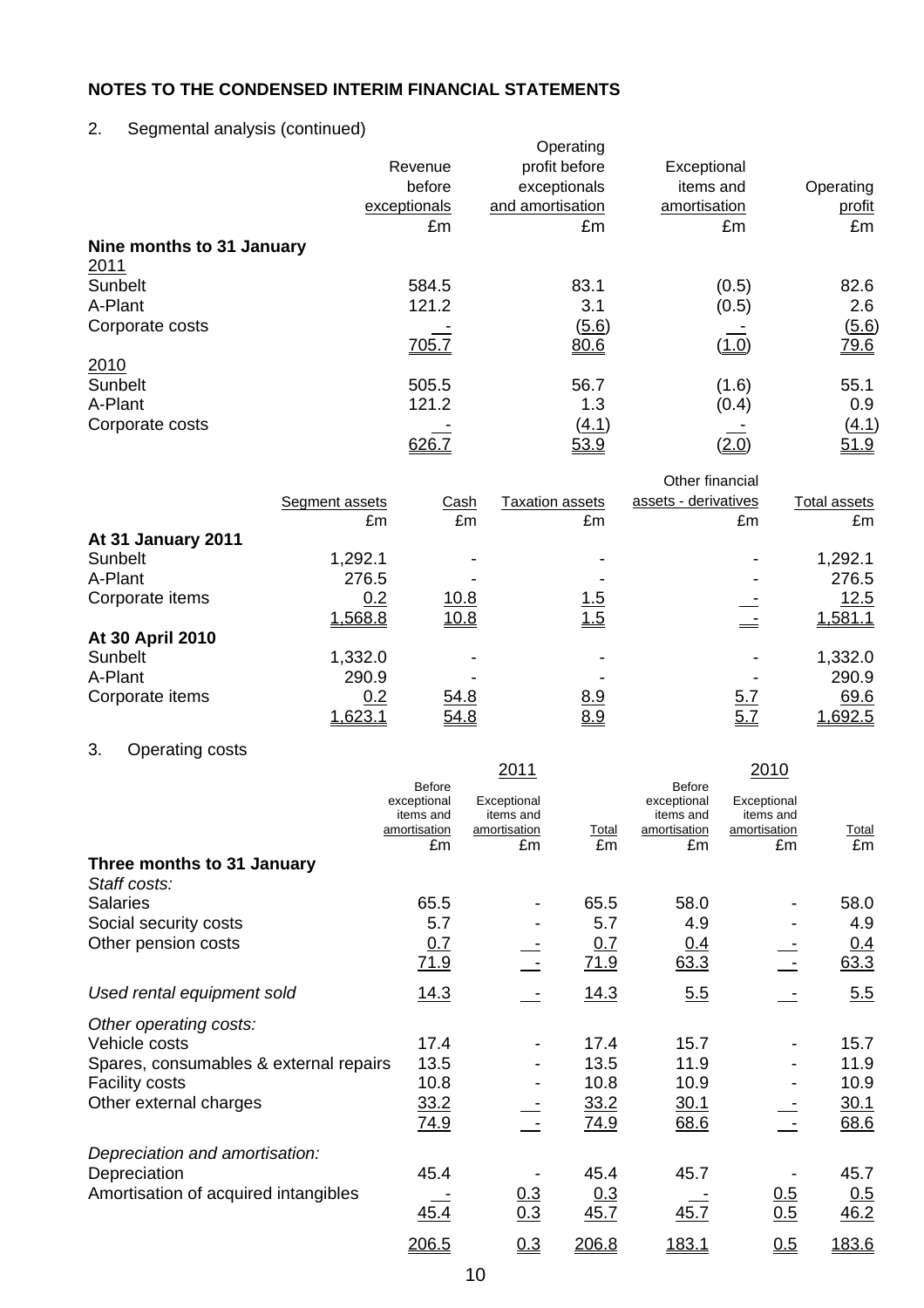3. Operating costs (continued)

|                                        |                                                                 | 2011                                           |              |                                                                 | 2010                                           |              |
|----------------------------------------|-----------------------------------------------------------------|------------------------------------------------|--------------|-----------------------------------------------------------------|------------------------------------------------|--------------|
|                                        | <b>Before</b><br>exceptional<br>items and<br>amortisation<br>£m | Exceptional<br>items and<br>amortisation<br>£m | Total<br>£m  | <b>Before</b><br>exceptional<br>items and<br>amortisation<br>£m | Exceptional<br>items and<br>amortisation<br>£m | Total<br>£m  |
| Nine months to 31 January              |                                                                 |                                                |              |                                                                 |                                                |              |
| Staff costs:                           |                                                                 |                                                |              |                                                                 |                                                |              |
| <b>Salaries</b>                        | 196.3                                                           |                                                | 196.3        | 183.7                                                           |                                                | 183.7        |
| Social security costs                  | 15.5                                                            |                                                | 15.5         | 14.6                                                            |                                                | 14.6         |
| Other pension costs                    | <u>1.8</u><br>213.6                                             |                                                | 1.8<br>213.6 | <u>1.2</u><br>199.5                                             |                                                | 1.2<br>199.5 |
| Used rental equipment sold             | 34.8                                                            |                                                | 34.8         | 16.3                                                            | 1.6                                            | <u>17.9</u>  |
| Other operating costs:                 |                                                                 |                                                |              |                                                                 |                                                |              |
| Vehicle costs                          | 55.5                                                            |                                                | 55.5         | 49.1                                                            |                                                | 49.1         |
| Spares, consumables & external repairs | 43.7                                                            |                                                | 43.7         | 37.8                                                            |                                                | 37.8         |
| <b>Facility costs</b>                  | 33.9                                                            |                                                | 33.9         | 33.2                                                            |                                                | 33.2         |
| Other external charges                 | 103.7                                                           |                                                | 103.7        | 97.0                                                            |                                                | 97.0         |
|                                        | 236.8                                                           | $\sim$ $-$                                     | 236.8        | 217.1                                                           |                                                | 217.1        |
| Depreciation and amortisation:         |                                                                 |                                                |              |                                                                 |                                                |              |
| Depreciation                           | 139.9                                                           |                                                | 139.9        | 139.9                                                           |                                                | 139.9        |
| Amortisation of acquired intangibles   |                                                                 |                                                | 1.0          |                                                                 |                                                | 2.0          |
|                                        | 139.9                                                           | $\frac{1.0}{1.0}$                              | 140.9        | 139.9                                                           | $\frac{2.0}{2.0}$                              | 141.9        |
|                                        | 625.1                                                           | <u>1.0</u>                                     | 626.1        | <u>572.8</u>                                                    | <u>3.6</u>                                     | 576.4        |

### 4. Exceptional items, amortisation and fair value remeasurements

Exceptional items are those items of financial performance that are material and non-recurring in nature. Amortisation relates to the periodic write off of acquired intangible assets. Fair value remeasurements relate to embedded call options in the Group's senior secured note issues. The Group believes these items should be disclosed separately within the consolidated income statement to assist in the understanding of the financial performance of the Group. Underlying revenue, profit and earnings per share are stated before exceptional items, amortisation of acquired intangibles and fair value remeasurements.

Exceptional items, amortisation and fair value remeasurements are set out below:

|                                                          | Three months to<br>31 January |            | Nine months to<br>31 January |               |
|----------------------------------------------------------|-------------------------------|------------|------------------------------|---------------|
|                                                          |                               |            |                              |               |
|                                                          | <u> 2011</u>                  | 2010       | <u>2011</u>                  | <u> 2010</u>  |
|                                                          | £m                            | £m         | £m                           | £m            |
| Fair value remeasurements                                |                               |            | 5.7                          |               |
| Write off of deferred financing costs                    |                               | 3.2        |                              | 3.2           |
| Sale of Ashtead Technology                               |                               | (1.0)      |                              | <u>(1.0)</u>  |
| Total exceptional items and remeasurements               |                               | 2.2        | 5.7                          | $2.2^{\circ}$ |
| Taxation on exceptional items and remeasurements         |                               | (1.3)      | (2.1)                        | <u>(1.3)</u>  |
| Net exceptional items and remeasurements                 |                               | 0.9        | 3.6                          | 0.9           |
| Amortisation of acquired intangibles (net of tax credit) | 0.2                           | <u>0.3</u> | <u>0.7</u>                   | <u> 1.3</u>   |
|                                                          | <u>0.2</u>                    | <u>1.2</u> | 4.3                          | 2.2           |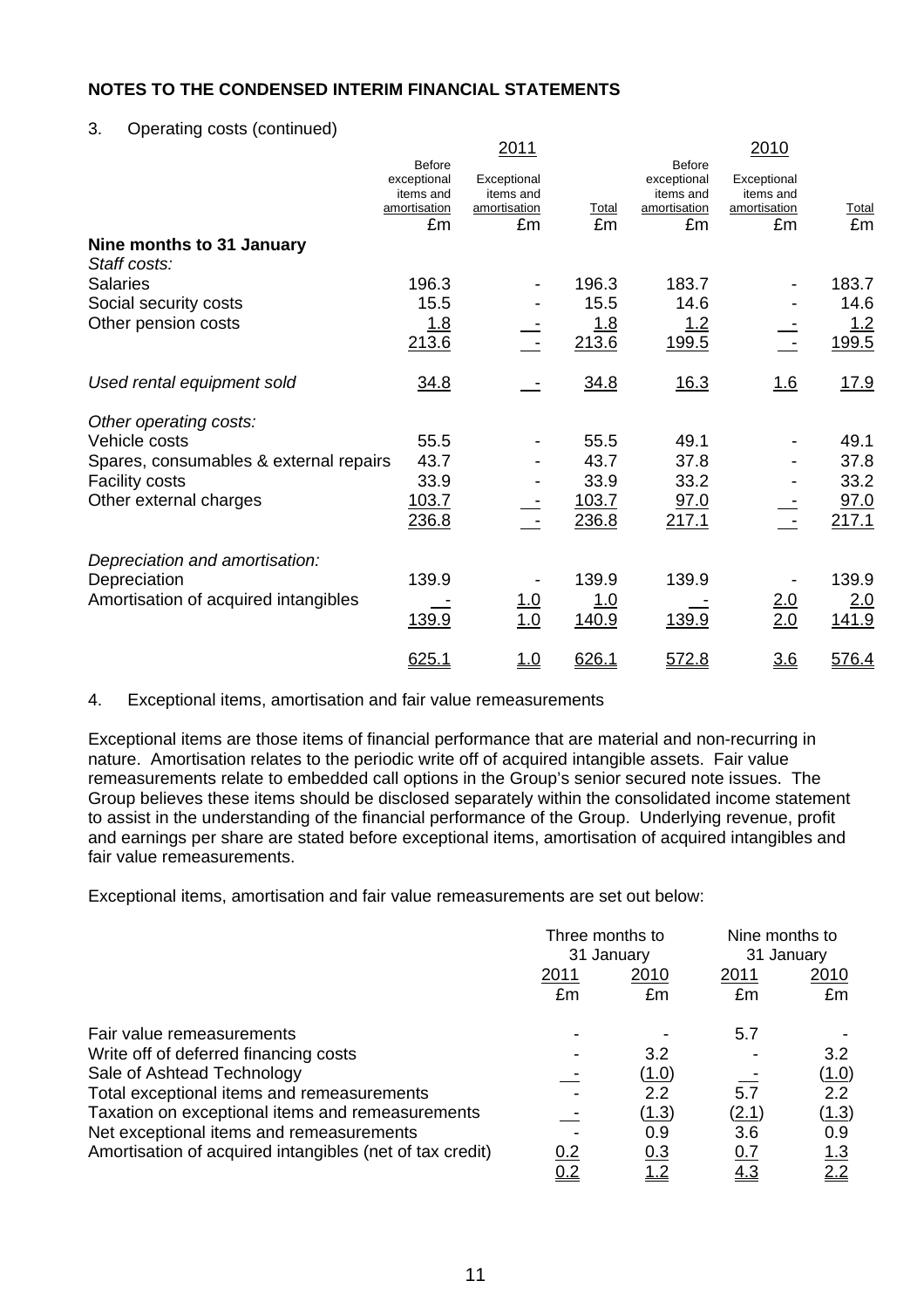4. Exceptional items, amortisation and fair value remeasurements (continued)

The items detailed in the table above are presented in the income statement as follows:

|                                                    | Three months to<br>31 January |              | Nine months to<br>31 January |                   |
|----------------------------------------------------|-------------------------------|--------------|------------------------------|-------------------|
|                                                    |                               |              |                              |                   |
|                                                    | 2011                          | 2010         | 2011                         | 2010              |
|                                                    | £m                            | £m           | £m                           | £m                |
| Sale of used rental equipment                      |                               |              |                              | (1.6)             |
| Used rental equipment sold                         |                               |              |                              | 1.6               |
| Amortisation of acquired intangibles               | <u>0.3</u>                    | <u>0.5</u>   | <u>1.0</u>                   | 2.0               |
| Charged in arriving at operating profit            | 0.3                           | 0.5          | 1.0                          | 2.0               |
| Interest expense                                   |                               | 3.2          | 5.7                          |                   |
| Charged in arriving at profit before taxation      | 0.3                           | 3.7          | 6.7                          | $\frac{3.2}{5.2}$ |
| Taxation                                           | (0.1)                         | (1.5)        | (2.4)                        | (2.0)             |
| Profit after taxation from discontinued operations |                               | <u>(1.0)</u> |                              | <u>(1.0)</u>      |
|                                                    | <u>0.2</u>                    | <u>1.2</u>   | <u>4.3</u>                   | 2.2               |

#### 5. Financing costs

|                                                  | Three months to<br>31 January<br><u>2011</u> | <u> 2010</u> | Nine months to<br>31 January<br><u>2011</u> | <u> 2010</u> |
|--------------------------------------------------|----------------------------------------------|--------------|---------------------------------------------|--------------|
|                                                  | £m                                           | £m           | £m                                          | £m           |
| Investment income:                               |                                              |              |                                             |              |
| Expected return on assets of defined benefit     |                                              |              |                                             |              |
| pension plan                                     | (0.9)                                        | (0.8)        | (2.8)                                       | (2.4)        |
| Interest expense:                                |                                              |              |                                             |              |
| Bank interest payable                            | 3.5                                          | 3.8          | 12.5                                        | 9.2          |
| Interest on second priority senior secured notes | 11.3                                         | 10.9         | 34.5                                        | 32.8         |
| Interest payable on finance leases               | 0.1                                          |              | 0.2                                         | 0.2          |
| Non-cash unwind of discount on defined benefit   |                                              |              |                                             |              |
| pension plan liabilities                         | 0.8                                          | 0.8          | 2.6                                         | 2.3          |
| Non-cash unwind of discount on self              |                                              |              |                                             |              |
| insurance provisions                             | 0.4                                          | 0.3          | 1.1                                         | 1.0          |
| Amortisation of deferred costs of debt raising   | <u> 1.4</u>                                  | <u> 1.2</u>  | $\frac{4.2}{55.1}$                          | 2.7          |
| Total interest expense                           | 17.5                                         | 17.0         |                                             | 48.2         |
| Net financing costs before exceptional           |                                              |              |                                             |              |
| items and remeasurements                         | 16.6                                         | 16.2         | 52.3                                        | 45.8         |
| <b>Exceptional items</b>                         |                                              | 3.2          |                                             | 3.2          |
| Fair value remeasurements                        |                                              |              | <u>5.7</u>                                  |              |
| Net financing costs                              | 16.6                                         |              | <u>58.C</u>                                 | <u>49.0</u>  |
|                                                  |                                              |              |                                             |              |

### 6. Taxation

The tax charge for the period has been computed using an estimated effective rate for the year of 35% in the US (2010: 36%) and 30% in the UK (2010: 30%) applied to the profit before tax, exceptional items, amortisation of acquired intangibles and fair value remeasurements. The current year blended effective rate for the Group as a whole is 35%.

The tax charge of £10.0m (2010: £5.1m) on the underlying pre-tax profit of £28.3m (2010: £8.1m) can be explained as follows: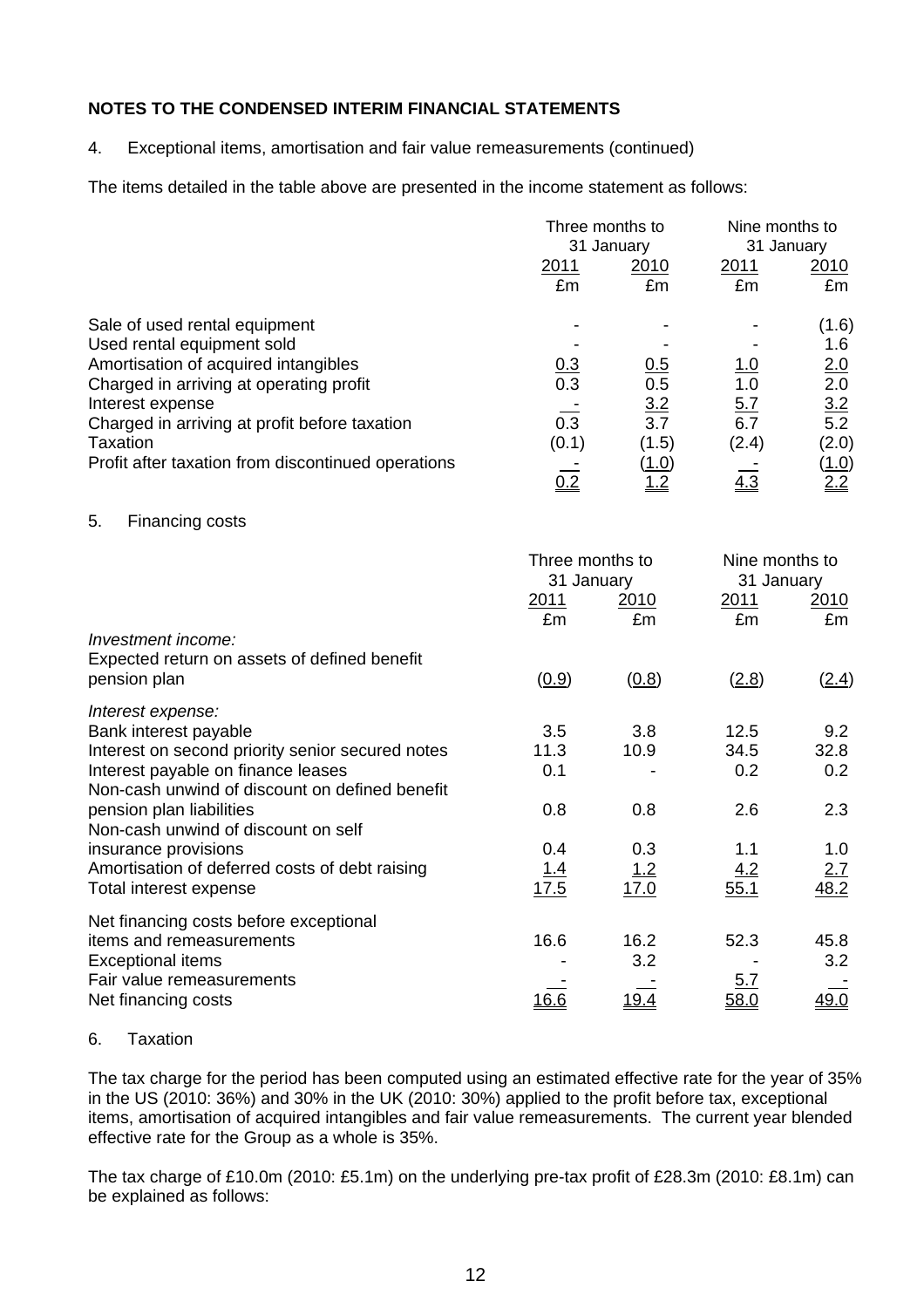# 6. Taxation (continued)

|                                                                                    | Nine months to 31 January |                   |
|------------------------------------------------------------------------------------|---------------------------|-------------------|
|                                                                                    | 2011                      | <u>2010</u>       |
|                                                                                    | £m                        | £m                |
| Current tax<br>- Current tax on income for the period                              | 4.5                       | 2.2               |
| Deferred tax                                                                       |                           |                   |
| - Origination and reversal of temporary differences<br>- Adjustments to prior year | 5.4                       | 0.6               |
|                                                                                    | $\frac{0.1}{5.5}$         | $\frac{2.3}{2.9}$ |
| Tax on underlying activities                                                       | <u>10.0</u>               | 5.1               |
| Comprising:                                                                        |                           |                   |
| - UK tax                                                                           | 7.4                       | 7.0               |
| - US tax                                                                           | 2.6                       | (1.9)             |
|                                                                                    | <u> 10.0</u>              | 5.1               |

In addition, the tax credit of £2.4m (2010: £2.0m) on exceptional costs (including amortisation and fair value remeasurements) of £6.7m (2010: £5.2m) consists of a current tax credit of £0.4m (2010: £nil) relating to the UK, a deferred tax credit of £0.2m (2010: £0.1m) relating to the UK and a deferred tax credit of £1.8m (2010: £1.9m) relating to the US.

#### 7. Earnings per share

Basic and diluted earnings per share for the three and nine months ended 31 January 2011 have been calculated based on the profit for the relevant period and on the weighted average number of ordinary shares in issue during that period (excluding shares held in treasury and by the ESOT over which dividends have been waived). Diluted earnings per share are computed using the result for the relevant period and the diluted number of shares (ignoring any potential issue of ordinary shares which would be anti-dilutive).

These are calculated as follows:

|                                                               | Three months to<br>31 January |                              | Nine months to<br>31 January |                       |
|---------------------------------------------------------------|-------------------------------|------------------------------|------------------------------|-----------------------|
|                                                               | 2011                          | 2010                         | 2011                         | 2010                  |
| (Loss)/profit for the financial period (£m)                   |                               |                              |                              |                       |
| From continuing operations                                    | (1.2)                         | (10.2)                       | 14.0                         | (0.2)                 |
| From discontinued operations                                  |                               | <u> 1.0</u>                  |                              | $\frac{1.0}{0.8}$     |
| From continuing and discontinued operations                   | (1.2)                         | (9.2)                        | 14.0                         |                       |
| Weighted average number of shares (m)<br>- basic<br>- diluted | <u>497.7</u><br>506.8         | <u>497.6</u><br><u>501.9</u> | <u>497.7</u><br>506.4        | <u>497.6</u><br>500.7 |
| Basic earnings per share                                      |                               |                              |                              |                       |
| From continuing operations                                    | (0.2p)                        | (2.1p)                       | 2.8p                         |                       |
| From discontinued operations                                  |                               | <u>0.2p</u>                  |                              | 0.2 <sub>p</sub>      |
| From continuing and discontinued operations                   | <u>(0.2p)</u>                 | <u>(1.9p)</u>                | 2.8 <sub>p</sub>             | 0.2p                  |
| Diluted earnings per share                                    |                               |                              |                              |                       |
| From continuing operations                                    | (0.2p)                        | (2.0p)                       | 2.8p                         |                       |
| From discontinued operations                                  |                               | <u>0.2p</u>                  |                              | 0.2p                  |
| From continuing and discontinued operations                   |                               | <u>(1.8p)</u>                | <u>2.8p</u>                  | 0.2p                  |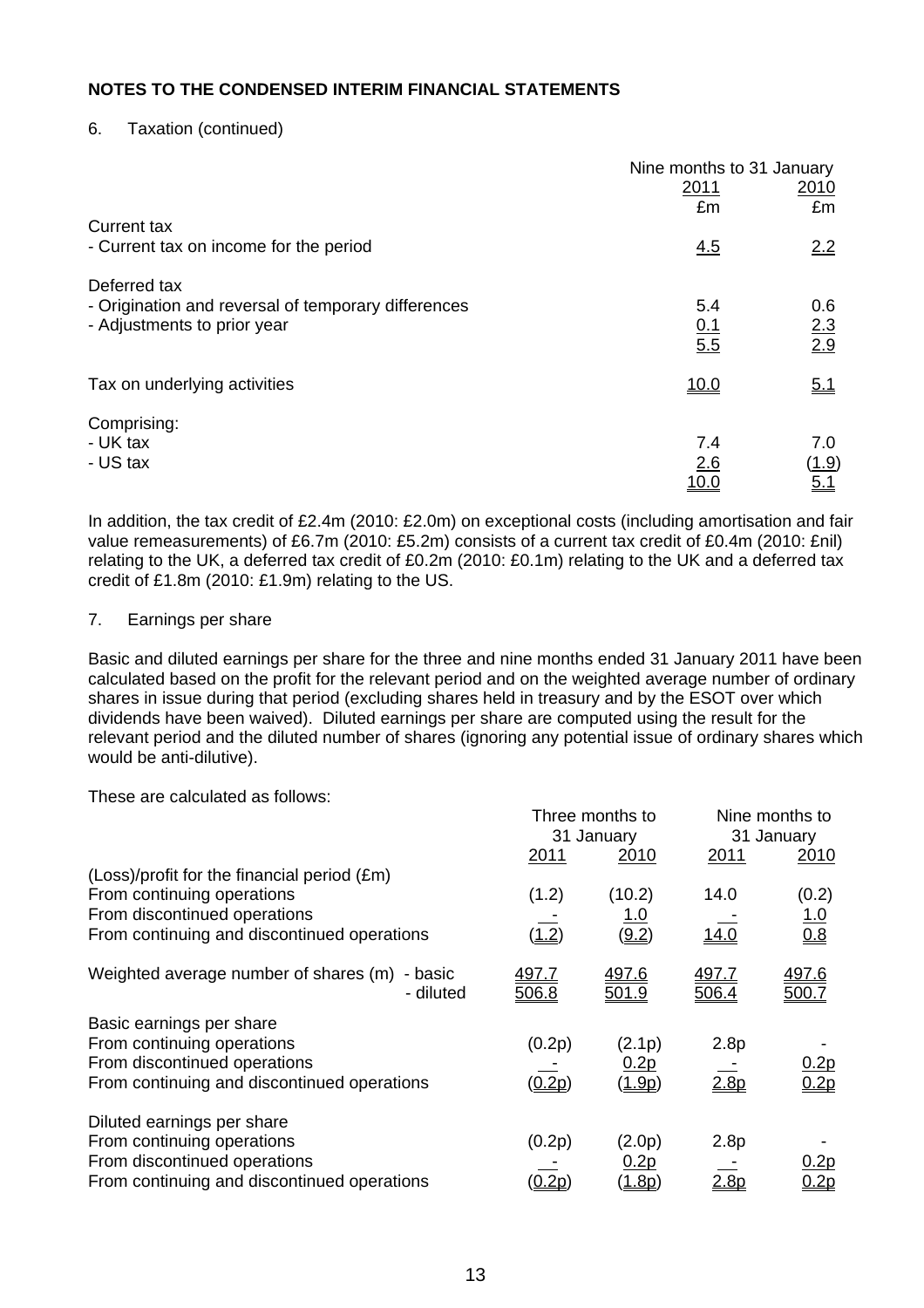# 7. Earnings per share (continued)

Underlying earnings per share (defined in any period as the earnings before exceptional items, amortisation of acquired intangibles and fair value remeasurements for that period divided by the weighted average number of shares in issue in that period) and cash tax earnings per share (defined in any period as underlying earnings before other deferred taxes divided by the weighted average number of shares in issue in that period) may be reconciled to the basic earnings per share as follows:

|                                                                   |               | Three months to<br>31 January |                  | Nine months to<br>31 January |  |
|-------------------------------------------------------------------|---------------|-------------------------------|------------------|------------------------------|--|
|                                                                   | 2011          | 2010                          | 2011             | 2010                         |  |
| Basic earnings per share<br>Exceptional items and amortisation of | (0.2p)        | (1.9p)                        | 2.8 <sub>p</sub> | 0.2p                         |  |
| acquired intangibles                                              |               | 0.6p                          | 1.3p             | 0.8p                         |  |
| Tax on exceptional items and amortisation                         |               | (0.3p)                        | (0.4p)           | (0.4p)                       |  |
| Underlying earnings per share                                     | (0.2p)        | (1.6p)                        | 3.7 <sub>p</sub> | 0.6p                         |  |
| Other deferred tax                                                | <u>(0.2p)</u> | (0.9p)                        | <u>1.1p</u>      | 0.6p                         |  |
| Cash tax earnings per share                                       | <u>(0.4p)</u> | <u>(2.5p)</u>                 | <u>4.8p</u>      | 1.2p                         |  |

#### 8. Dividends

During the period, a final dividend in respect of the year ended 30 April 2010 of 2.0p (2009: 1.675p) per share was paid to shareholders. The interim dividend for the year ended 30 April 2011 of 0.93p (2010: 0.9p) per share announced on 9 December 2010 was paid on 9 February 2011.

#### 9. Property, plant and equipment

|                                    |                | 2011           |                | 2010           |  |  |
|------------------------------------|----------------|----------------|----------------|----------------|--|--|
|                                    | Rental         |                | Rental         |                |  |  |
|                                    | equipment      | Total          | equipment      | <u>Total</u>   |  |  |
| Net book value                     | £m             | £m             | £m             | £m             |  |  |
| At 1 May                           | 969.7          | 1,101.6        | 1,140.5        | 1,294.0        |  |  |
| Exchange difference                | (31.0)         | (34.8)         | (69.8)         | (78.2)         |  |  |
| Reclassifications                  | (0.5)          |                | (3.5)          | (0.1)          |  |  |
| Acquisitions                       | 8.4            | 8.8            | 0.1            | 0.1            |  |  |
| <b>Additions</b>                   | 113.1          | 129.4          | 29.6           | 35.1           |  |  |
| <b>Disposals</b>                   | (33.1)         | (36.2)         | (16.3)         | (19.1)         |  |  |
| Depreciation                       | <u>(122.5)</u> | <u>(139.9)</u> | <u>(121.8)</u> | <u>(139.9)</u> |  |  |
| At 31 January                      | 904.1          | 1,028.9        | 958.8          | 1,091.9        |  |  |
| Called up share capital<br>10.     |                |                |                |                |  |  |
| Ordinary shares of 10p each:       |                |                |                |                |  |  |
|                                    | 31 January     | 30 April       | 31 January     | 30 April       |  |  |
|                                    | 2011           | 2010           | <u> 2011</u>   | 2010           |  |  |
|                                    | <b>Number</b>  | Number         | £m             | £m             |  |  |
| Authorised                         | 900,000,000    | 900,000,000    | 90.0           | 90.0           |  |  |
| Allotted, called up and fully paid | 553,325,554    | 553,325,554    | 55.3           | 55.3           |  |  |

There were no movements in shares authorised or allotted during the period. At 31 January 2011, 50m shares were held by the Company and a further 5.6m shares were held by the Company's Employee Share Ownership Trust.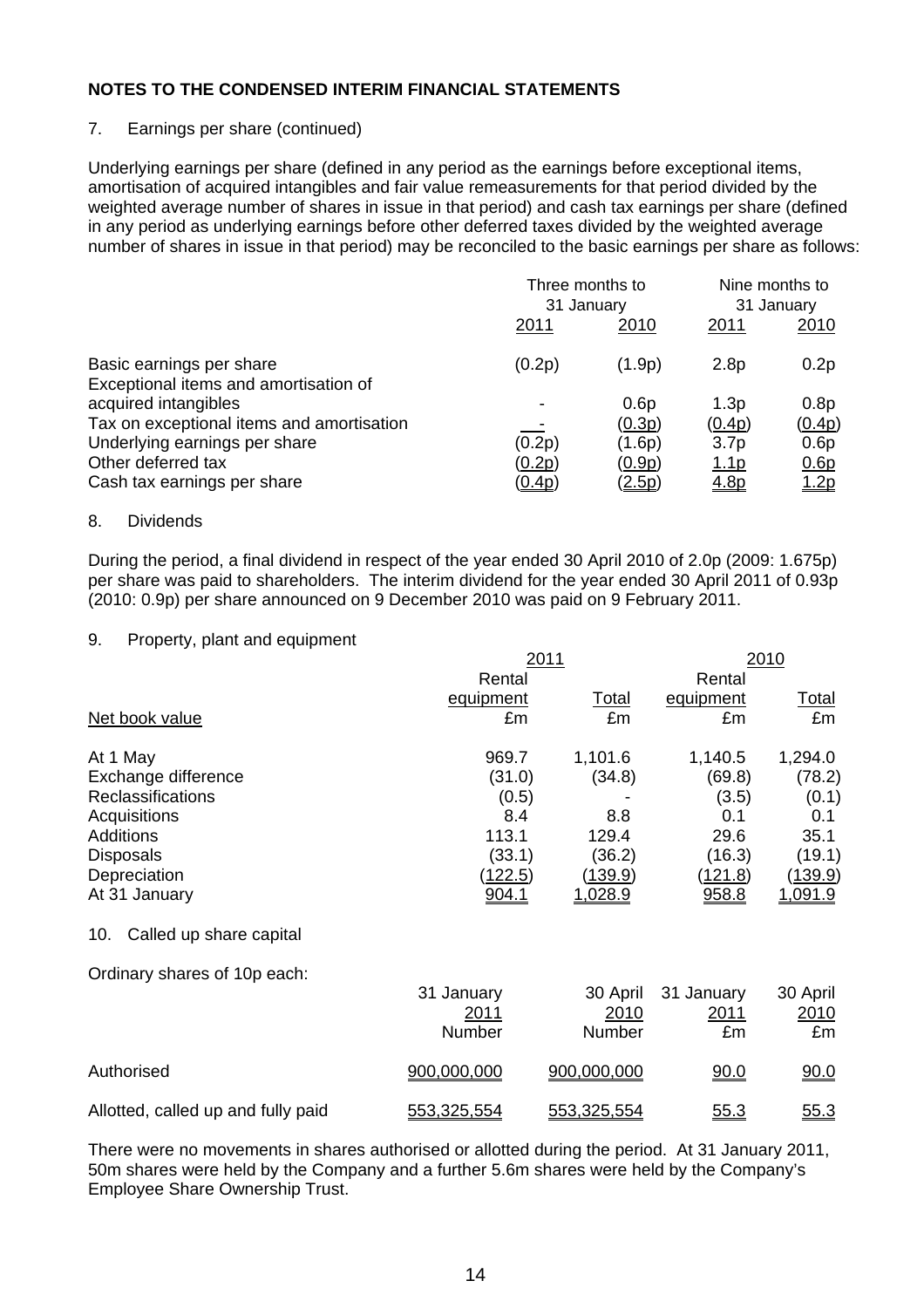11. Notes to the cash flow statement

|                                                                                                        |        |          |               | Nine months to 31 January |                  |
|--------------------------------------------------------------------------------------------------------|--------|----------|---------------|---------------------------|------------------|
|                                                                                                        |        |          |               | 2011                      | 2010             |
|                                                                                                        |        |          |               | £m                        | £m               |
| Cash flow from operating activities<br>a)                                                              |        |          |               |                           |                  |
| Operating profit before exceptional items and amortisation                                             |        |          |               | 80.6                      | 53.9             |
| Depreciation                                                                                           |        |          |               | 139.9                     | 139.9            |
| <b>EBITDA</b> before exceptional items                                                                 |        |          |               | 220.5                     | 193.8            |
| (Profit)/loss on disposal of rental equipment                                                          |        |          |               | (2.2)                     | 1.2              |
| (Profit)/loss on disposal of other property, plant and equipment<br>(Increase)/decrease in inventories |        |          |               | (0.6)                     | 0.1<br>0.9       |
| (Increase)/decrease in trade and other receivables                                                     |        |          |               | (0.4)<br>(12.1)           | 8.5              |
| Increase/(decrease) in trade and other payables                                                        |        |          |               | 0.5                       | (9.2)            |
| Exchange differences                                                                                   |        |          |               |                           | 0.1              |
| Other non-cash movements                                                                               | 0.8    | 0.2      |               |                           |                  |
| Cash generated from operations before exceptional items                                                |        |          |               |                           |                  |
| and changes in rental equipment                                                                        |        |          |               | 206.5                     | 195.6            |
| Reconciliation to net debt<br>b)                                                                       |        |          |               |                           |                  |
| Decrease/(increase) in cash in the period                                                              |        |          |               | 43.9                      | (24.8)           |
| Decrease in debt through cash flow                                                                     |        |          |               | (66.1)                    | (110.5)          |
| Change in net debt from cash flow                                                                      |        |          |               | (22.2)                    | (135.3)          |
| Exchange differences                                                                                   |        |          |               | (39.2)                    | (77.9)           |
| Non-cash movements:                                                                                    |        |          |               |                           |                  |
| - deferred costs of debt raising                                                                       |        |          |               | 4.2                       | 5.8              |
| - capital element of new finance leases                                                                |        |          |               | 2.3                       | 0.1              |
| Reduction in net debt in the period                                                                    |        |          |               | (54.9)                    | (207.3)          |
| Opening net debt<br>Closing net debt                                                                   |        |          |               | 829.0<br><u>774.1</u>     | 1,035.9<br>828.6 |
|                                                                                                        |        |          |               |                           |                  |
| Analysis of net debt<br>C)                                                                             |        |          |               |                           |                  |
|                                                                                                        | 1 May  | Exchange | Cash          | Non-cash                  | 31 January       |
|                                                                                                        | 2010   | movement | flow          | movements                 | 2011             |
|                                                                                                        | £m     | £m       | £m            | £m                        | £m               |
| Cash                                                                                                   | (54.8) | 0.1      | 43.9          |                           | (10.8)           |
| Debt due within 1 year                                                                                 | 3.1    | (0.1)    | (1.8)         | 0.9                       | 2.1              |
| Debt due after 1 year                                                                                  | 880.7  | (39.2)   | (64.3)        | 5.6                       | 782.8            |
| Total net debt                                                                                         | 829.0  | (39.2)   | <u>(22.2)</u> | 6.5                       | 774.1            |

Details of the Group's debt are given in the Review of the Third Quarter, Balance Sheet and Cash Flow accompanying these interim financial statements.

#### d) Acquisitions

|                                                                                                                                                                                                                                                                                                                                                                                               |              | Nine months to 31 January |
|-----------------------------------------------------------------------------------------------------------------------------------------------------------------------------------------------------------------------------------------------------------------------------------------------------------------------------------------------------------------------------------------------|--------------|---------------------------|
|                                                                                                                                                                                                                                                                                                                                                                                               | <u> 2011</u> | 2010                      |
|                                                                                                                                                                                                                                                                                                                                                                                               | £m           | £m                        |
| Cash consideration                                                                                                                                                                                                                                                                                                                                                                            | <u> 24.7</u> | <u>0.2</u>                |
| $\bigcap_{i=1}^n A_i \cap A_i = \bigcap_{i=1}^n A_i \cap A_i = \bigcap_{i=1}^n A_i = \bigcap_{i=1}^n A_i = \bigcap_{i=1}^n A_i = \bigcap_{i=1}^n A_i = \bigcap_{i=1}^n A_i = \bigcap_{i=1}^n A_i = \bigcap_{i=1}^n A_i = \bigcap_{i=1}^n A_i = \bigcap_{i=1}^n A_i = \bigcap_{i=1}^n A_i = \bigcap_{i=1}^n A_i = \bigcap_{i=1}^n A_i = \bigcap_{i=1}^n A_i = \bigcap_{i=1}^n A_i = \bigcap_{$ |              |                           |

On 10 January 2011, Sunbelt acquired Empire Scaffold LLC and paid out £24.7m (\$38m) in cash including escrow fund monies (note 12).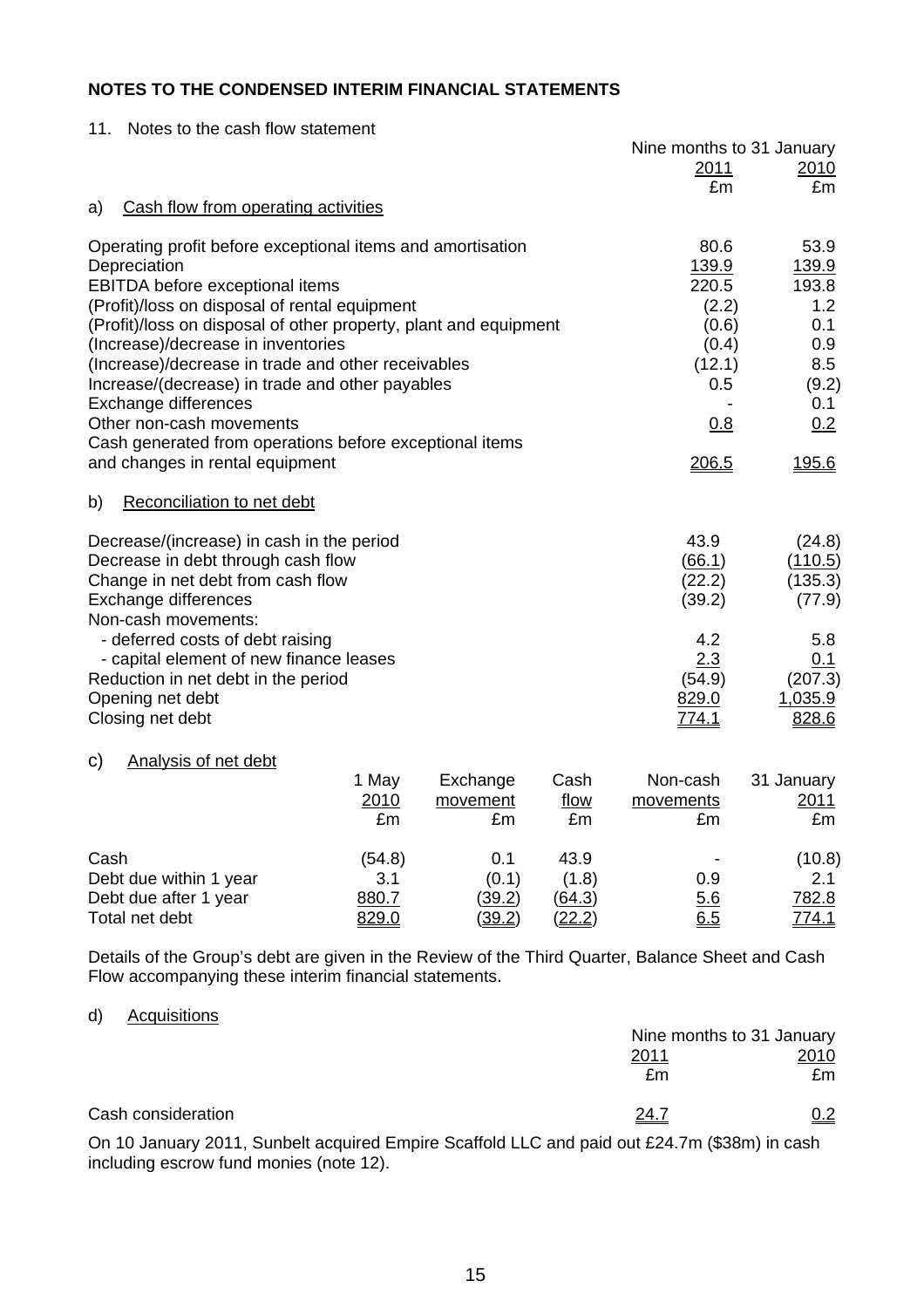12. Acquisition of Empire Scaffold LLC

On 10 January 2011, Sunbelt acquired the entire issued share capital of Empire Scaffold LLC ("Empire") for an initial cash consideration of US\$38m (£24.7m) with an additional deferred cash consideration of \$1.5m (£1.0m) payable depending on Empire's profits in the year to 31 August 2011. The consideration payable is subject to an adjustment (upward or downward) on a dollar-for-dollar basis to the extent that Empire's net operating assets (net assets excluding net debt and deferred tax) at closing are more or less than \$24.3m. Agreement of the closing balance sheet is currently in progress.

The net assets acquired and the provisional goodwill arising on the acquisition are as follows:

|                                                   | Acquiree's | At estimated     |
|---------------------------------------------------|------------|------------------|
|                                                   | book value | fair value       |
|                                                   | £m         | £m               |
| Net assets acquired                               |            |                  |
| Trade and other receivables                       | 5.9        | 5.9              |
| Cash and cash equivalents                         | 0.2        | 0.2 <sub>0</sub> |
| Property, plant and equipment                     |            |                  |
| - rental equipment                                | 11.5       | 8.4              |
| - other assets                                    | 0.4        | 0.4              |
| Goodwill                                          | 4.4        |                  |
| Intangible assets (brand name, customer contracts |            |                  |
| and relationships)                                |            | 6.4              |
| Trade and other payables                          | (0.9)      | (0.9)            |
| Deferred tax liabilities                          | (2.9)      | (4.1)            |
|                                                   | 18.6       | 16.3             |
| Consideration:                                    |            |                  |
| - cash paid and payable                           |            | 25.0             |
| - deferred consideration to be satisfied in cash  |            | 1.0              |
|                                                   |            | 26.0             |
| Goodwill                                          |            | 9.7              |

Fair values have been estimated and will be refined and adjusted during the fourth quarter. The goodwill arising can be attributed to the key management personnel, workforce and safety record of the acquired business and the benefits the Group expects to derive from the acquisition.

Trade receivables at acquisition were £4.9m at fair value, net of £0.1m provision for debts which may not be collected, and had a gross face value of £5.0m. Other receivables include prepaid expenses and accrued revenue.

Empire's revenue and operating profit in the period from the date of acquisition to 31 January 2011 were \$3.8m and \$0.4m respectively. Had the acquisition taken place on 1 May 2010 then Group reported revenue and operating profit would have been higher by £19.4m (\$30.0m) and £2.4m (\$3.8m) respectively.

### 13. Contingent liabilities

There have been no significant changes in contingent liabilities from those reported at 30 April 2010.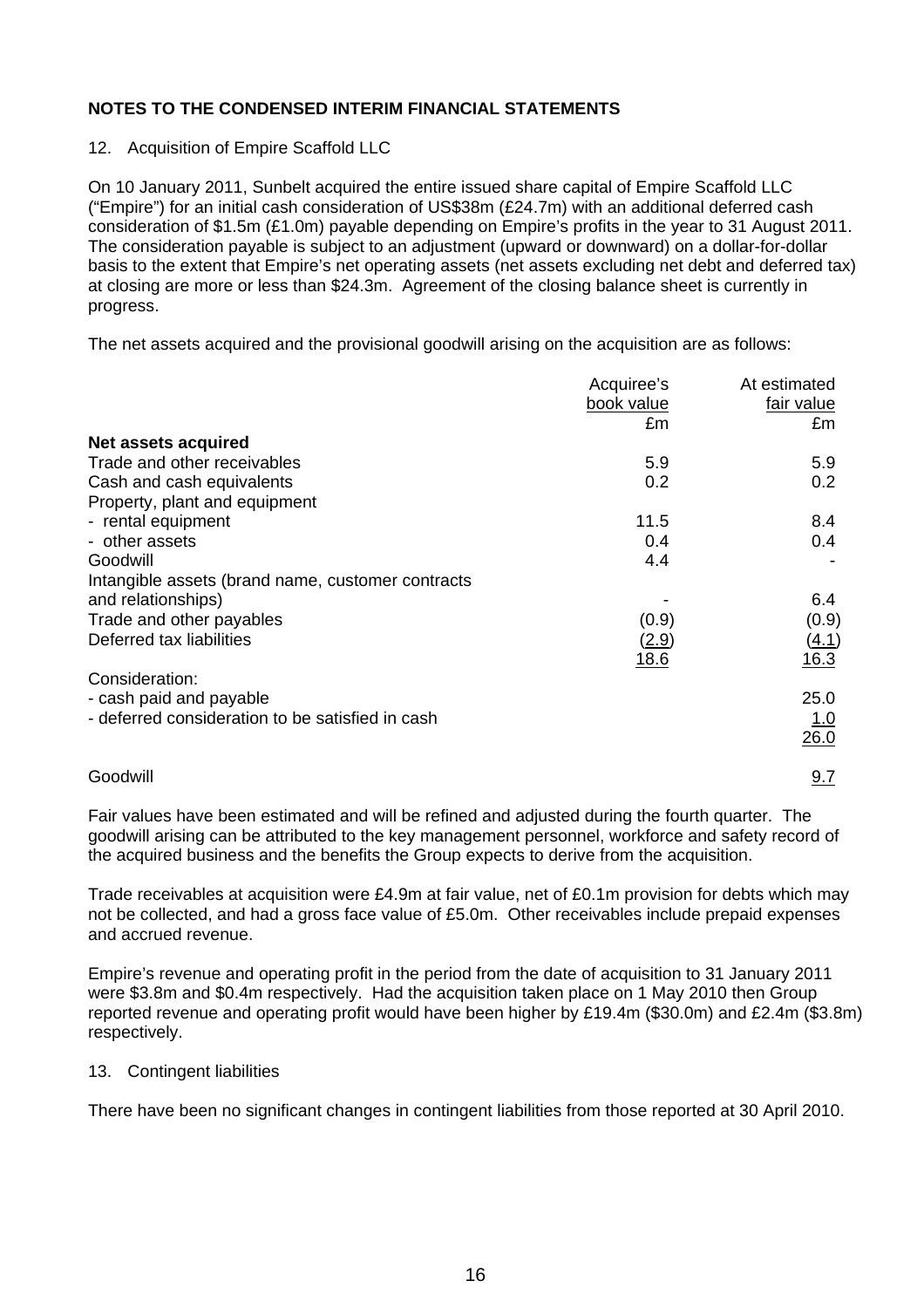# **REVIEW OF THE THIRD QUARTER, BALANCE SHEET AND CASH FLOW**

# **Third quarter**

|                                                                                                                                                                                                                         | Revenue                       |                        | <b>EBITDA</b>                       |                              | Operating profit                                                    |                                                                                     |
|-------------------------------------------------------------------------------------------------------------------------------------------------------------------------------------------------------------------------|-------------------------------|------------------------|-------------------------------------|------------------------------|---------------------------------------------------------------------|-------------------------------------------------------------------------------------|
|                                                                                                                                                                                                                         | 2011                          | 2010                   | 2011                                | 2010                         | 2011                                                                | 2010                                                                                |
| Sunbelt in \$m                                                                                                                                                                                                          | 288.7                         | 245.2                  | 85.5                                | <u>70.1</u>                  | 29.4                                                                | 12.2                                                                                |
| Sunbelt in £m<br>A-Plant<br>Group central costs<br>Continuing operations<br>Net financing costs<br>Loss before tax, exceptionals<br>and amortisation<br>Exceptional items (net)<br>Amortisation<br>Loss before taxation | 182.6<br>38.8<br><u>221.4</u> | 150.1<br>37.2<br>187.3 | 53.8<br>8.9<br><u>(2.4)</u><br>60.3 | 42.9<br>8.3<br>(1.3)<br>49.9 | 18.4<br>(1.1)<br>(2.4)<br>14.9<br>(16.6)<br>(1.7)<br>(0.3)<br>(2.0) | 7.4<br>(1.8)<br>(1.4)<br>4.2<br>(16.2)<br>(12.0)<br>(2.2)<br><u>(0.5)</u><br>(14.7) |
| <u>Marqins</u><br><b>Sunbelt</b>                                                                                                                                                                                        |                               |                        | 29.6%                               | 28.6%                        | 10.2%                                                               | 5.0%                                                                                |
| A-Plant                                                                                                                                                                                                                 |                               |                        | 23.0%                               | 22.4%                        | $-2.8%$                                                             | -4.9%                                                                               |
| Group                                                                                                                                                                                                                   |                               |                        | 27.3%                               | 26.6%                        | 6.7%                                                                | 2.3%                                                                                |

Third quarter results reflect improving market conditions with rental revenues (per billing day) growing in Sunbelt by 11% to \$254m and in A-Plant by 2% to £36m. Total revenue growth was 18% at Sunbelt (reflecting higher used equipment sales in 2010/11 as we stepped up fleet replacement expenditure) and 4% at A-Plant. The volume of average fleet on rent in the third quarter grew strongly in the US with an increase of 6% year on year at Sunbelt and 1% at A-Plant. To an extent Sunbelt's volume growth reflected harsh winter weather in the prior year. Sunbelt also delivered a pleasing 5% increase in Q3 yield whilst, in the UK, yield grew 1% year on year reversing 13 quarters of decline.

Operating costs (before depreciation) in the US grew 16% or \$28m to \$203m reflecting a \$13m increase in the cost of used equipment sold as we stepped up investment for fleet replacement and consequently sold more equipment and other, largely non-recurring, cost growth. UK operating costs rose 3% before depreciation and by 2% in total. The Group central cost increase reflects principally one time expenses associated with the Empire Scaffold acquisition and other recent M&A activity.

As a result there was a £11m increase in Q3 underlying operating profit to £15m with the Group's underlying operating profit margin rising to 6.7% (2010: 2.3%). The underlying pre-tax loss for the third quarter decreased to £2m (2010: £12m) reflecting the operating profit growth. The statutory loss before tax for the quarter was £2m (2010: £15m).

#### **Balance sheet**

#### Fixed assets

Capital expenditure in the nine months was £129m (2010: £35m) with £113m invested in the rental fleet (2010: £30m). Capital expenditure by division was as follows:

|                                                                                                                                 | 2011                                                        | 2010                                             |
|---------------------------------------------------------------------------------------------------------------------------------|-------------------------------------------------------------|--------------------------------------------------|
| Sunbelt in \$m                                                                                                                  | <u>159.8</u>                                                | <u>37.7</u>                                      |
| Sunbelt in £m<br>A-Plant<br>Total rental equipment<br>Delivery vehicles, property improvements and computers<br>Total additions | 99.7<br><u>13.4</u><br>113.1<br><u>16.3</u><br><u>129.4</u> | 23.5<br><u>6.1</u><br>29.6<br>5.5<br><u>35.1</u> |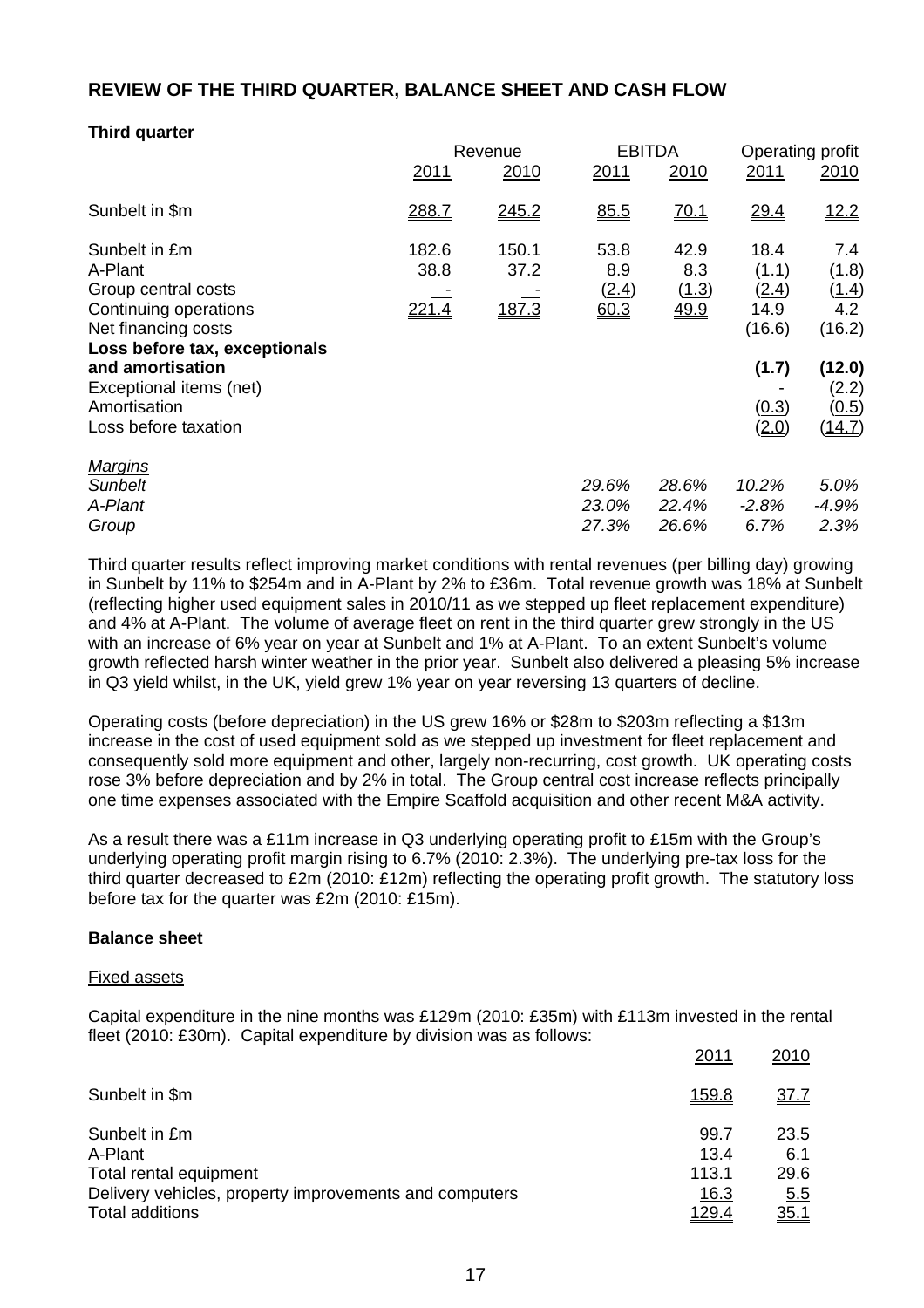Expenditure on rental equipment was again entirely for replacement and comprised 87% of total capital expenditure with the balance relating to the delivery vehicle fleet, property improvements and to computer equipment.

The average age of the Group's serialised rental equipment, which constitutes the substantial majority of our fleet, at 31 January 2011 was 45 months (2010: 41 months) on a net book value basis. Sunbelt's fleet had an average age of 46 months (2010: 43 months) comprising 49 months for aerial work platforms which have a longer life and 43 months for the remainder of its fleet while A-Plant's fleet had an average age of 42 months (2010: 35 months).

The table below summarises dollar and physical utilisation:

|                          | 31 January 2011       | Rental fleet at original cost<br>30 April 2010 | LTM average           | LTM rental<br>revenues    | LTM<br>dollar<br>utilisation | LTM<br>physical<br>utilisation |
|--------------------------|-----------------------|------------------------------------------------|-----------------------|---------------------------|------------------------------|--------------------------------|
| Sunbelt in \$m           | 2,114                 | 2,094                                          | 2,111                 | 1,041                     | 49%                          | 67%                            |
| Sunbelt in £m<br>A-Plant | 1.319<br>329<br>1,648 | 1,368<br><u>321</u><br>1,689                   | 1.318<br>324<br>1,642 | 673<br><u> 152</u><br>825 | 49%<br><u>47%</u>            | 67%<br><u>70%</u>              |

Dollar utilisation is defined as rental revenues divided by average fleet at original (or "first") cost and, measured over the last twelve months to 31 January 2011, was 49% at Sunbelt (2010: 47%) and 47% at A-Plant (2010: 48%). Physical utilisation is time based utilisation, which is calculated as the daily average of the original cost of equipment on rent as a percentage of the total value of equipment in the fleet at the measurement date. Measured over the last twelve months to 31 January 2011, physical utilisation was 67% in Sunbelt (2010: 65%) and 70% at A-Plant (2010: 68%). At Sunbelt, physical utilisation is measured for equipment with an original cost in excess of £7,500 which comprised approximately 90% of its fleet at 31 January 2011.

# Trade receivables

Receivable days at 31 January were 51 days (2010: 50 days). The bad debt charge for the nine months ended 31 January 2011 as a percentage of total turnover was 0.7% (2010: 1.0%). Trade receivables at 31 January 2011 of £124m (2010: £108m) are stated net of provisions for bad debts and credit notes of £15m (2010: £16m) with the provision representing 10.7% (2010: 12.8%) of gross receivables.

### Trade and other payables

Group payable days were 49 days in 2011 (2010: 63 days) with capital expenditure-related payables, which have longer payment terms, totalling £17m (2010: £10m). Payment periods for purchases other than rental equipment vary between 7 and 45 days and for rental equipment between 30 and 120 days.

# Pensions

Since year end, the triennial actuarial valuation of the Company's only defined benefit plan has been concluded and a recovery plan agreed between the Company and the trustees to address, over the next five years, the £2m deficit at 30 April 2010 on the funding assumptions used in that valuation. At 31 January 2011, the Company has adopted certain updated detailed assumptions set by the trustees for that valuation based mainly on the plan's recent experience (affecting matters such as life expectancy, cash commutations and spouses' benefits). This, together with the impact of market movements since year end on asset values and discount rates and the benefit of applying the UK Government's recent announcement that the consumer prices index rather than the retail prices index will in future be used to set the annual revaluation rate for deferred pensions, has resulted in a pension surplus of £5m being recorded on the IAS 19 accounting basis at 31 January 2011 (30 April 2010: deficit of £8m).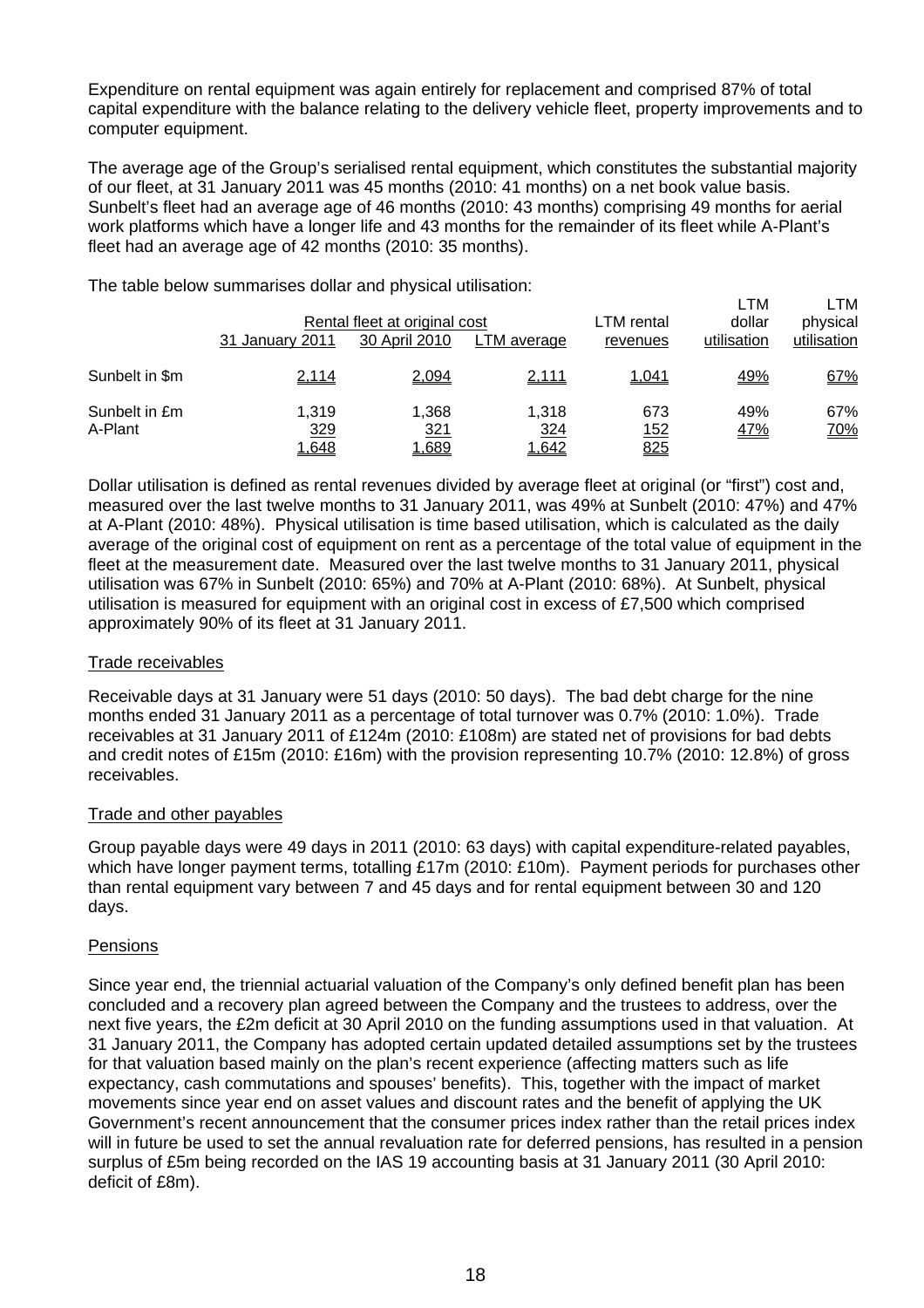#### **Cash flow and net debt**

|                                                       | Nine months to<br>31 January |               | LTM to     | Year to       |
|-------------------------------------------------------|------------------------------|---------------|------------|---------------|
|                                                       |                              |               | 31 January | 30 April      |
|                                                       | 2011                         | 2010          | 2011       | 2010          |
|                                                       | £m                           | £m            | £m         | £m            |
| <b>EBITDA before exceptional items</b>                | <u>220.5</u>                 | 193.8         | 281.8      | <u>255.1</u>  |
| Cash inflow from operations before exceptional        |                              |               |            |               |
| items and changes in rental equipment                 | 206.5                        | 195.6         | 276.5      | 265.6         |
| Cash conversion ratio*                                | 93.7%                        | 101.0%        | 98.1%      | 104.1%        |
| Maintenance rental capital expenditure paid           | (127.2)                      | (29.1)        | (134.2)    | (36.1)        |
| Payments for non-rental capital expenditure           | (14.0)                       | (4.6)         | (16.1)     | (6.7)         |
| Non-rental equipment disposal proceeds                | 33.2                         | 16.8          | 43.2       | 26.8          |
| Other property, plant and equipment disposal proceeds | 3.5                          | 1.9           | 5.6        | 4.0           |
| Tax (paid)/received                                   | (3.6)                        | (0.5)         | (2.8)      | 0.3           |
| Net financing costs paid                              | (37.3)                       | (29.1)        | (62.9)     | <u>(54.7)</u> |
| Cash flow before exceptional costs                    | 61.1                         | 151.0         | 109.3      | 199.2         |
| Exceptional costs paid                                | (4.0)                        | (6.8)         | (5.4)      | (8.2)         |
| Total cash generated from operations                  | 57.1                         | 144.2         | 103.9      | 191.0         |
| Business acquisitions/disposals                       | (24.7)                       | (0.6)         | (24.8)     | (0.7)         |
| <b>Total cash generated</b>                           | 32.4                         | 143.6         | 79.1       | 190.3         |
| Dividends paid                                        | (10.0)                       | (8.3)         | (14.5)     | (12.8)        |
| Purchase of own shares by the ESOT                    | (0.2)                        |               | (0.2)      |               |
| Decrease in net debt                                  | <u>22.2</u>                  | <u> 135.3</u> | 64.4       | <u> 177.5</u> |

\*Cash inflow from operations before exceptional items and changes in rental equipment as a percentage of EBITDA before exceptional items.

Cash inflow from operations before exceptional items and changes in rental equipment for the nine months ended 31 January 2011 grew 6% while the cash conversion ratio was 93.7% (2010: 101.0%). This reflected a £12m increase in trade and other receivables since April.

Total payments for capital expenditure (rental equipment and other PPE) were slightly higher than capital expenditure delivered at £141m whilst disposal proceeds received totalled £37m. Net cash capital expenditure was therefore £104m in the nine months (2010: £15m).

Financing costs paid differed slightly from the accounting charge in the income statement due to the timing of interest payments in the nine months and non-cash interest charges.

After £25m paid for Empire Scaffold and exceptional costs of £4m, representing vacant property costs on closed premises which were originally provided for in 2008/9, the Group generated £32m of net cash inflow in the nine months. £10m of this net inflow was paid to equity shareholders as the 2010 final dividend with the balance of £22m applied to reduce outstanding debt.

#### Net debt

|                                                       | 31 January   |        | 30 April      |
|-------------------------------------------------------|--------------|--------|---------------|
|                                                       | 2011<br>2010 |        | <u>2010</u>   |
|                                                       | £m           | £m     | £m            |
| First priority senior secured bank debt               | 290.5        | 361.1  | 367.5         |
| Finance lease obligations                             | 3.5          | 4.4    | 3.5           |
| 8.625% second priority senior secured notes, due 2015 | 153.3        | 152.8  | 160.2         |
| 9% second priority senior secured notes, due 2016     | 337.6        | 336.7  | 352.6         |
|                                                       | 784.9        | 855.0  | 883.8         |
| Cash and cash equivalents                             | (10.8)       | (26.4) | <u>(54.8)</u> |
| Total net debt                                        | <u>774.1</u> | 828.6  | 829.0         |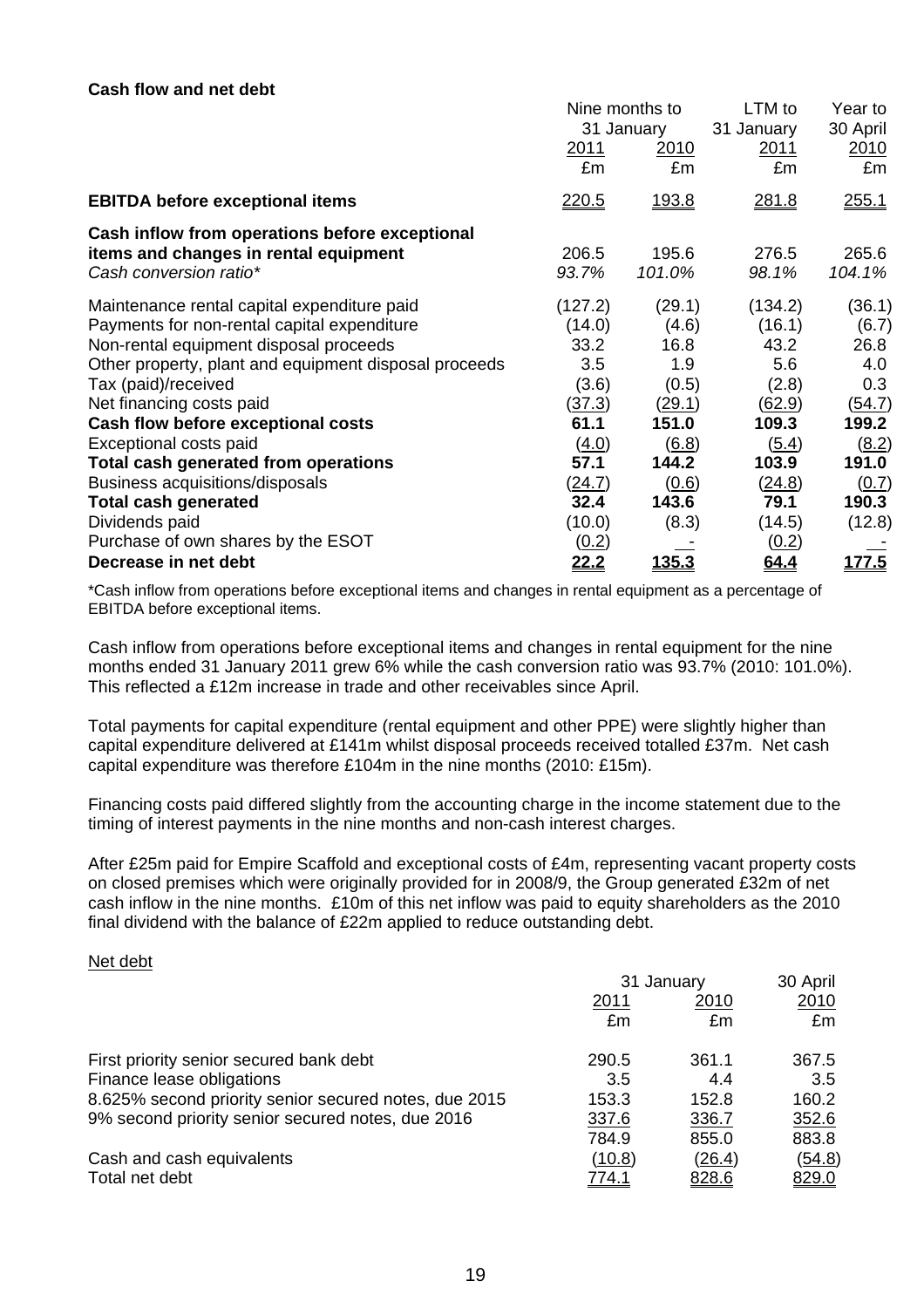Net debt at 31 January 2011 was £774m (30 April 2010: £829m) with the reduction since April reflecting the cash generation set out above and currency fluctuations. The Group's underlying EBITDA for the twelve months ended 31 January 2011 was £282m and the ratio of net debt to underlying EBITDA was therefore 2.8 times at 31 January 2011 (30 April 2010: 3.2 times).

Under the terms of our extended asset-based senior bank facility, \$1.3bn is committed until November 2013 whilst an additional \$0.5bn is committed until the original maturity at August 2011. At 31 January 2011 the amount of the facility utilised was \$513m (including letters of credit totalling \$28m), substantially lower than the extended commitment. All our debt facilities therefore remain committed for the long term, with an average of 4.3 years remaining at 31 January 2011. The weighted average interest cost of these facilities (including non-cash amortisation of deferred debt raising costs) is approximately 7%. Financial performance covenants under the two senior secured notes issues are only measured at the time new debt is raised. There are two financial performance covenants under the asset-based first priority senior bank facility:

- funded debt to LTM EBITDA before exceptional items not to exceed 4.0 times; and
- a fixed charge ratio (comprising LTM EBITDA before exceptional items less LTM net capital expenditure paid in cash over the sum of scheduled debt repayments plus cash interest, cash tax payments and dividends paid in the last twelve months) which must be equal or greater than 1.1.

These covenants do not, however, apply when availability (the difference between the borrowing base and facility utilisation) exceeds \$150m (\$159m after August 2011). At 31 January 2011 excess availability under the bank facility was \$624m (\$537m at 30 April 2010), making it unlikely that the covenants will be measured. Additionally, although the senior debt covenants were not required to be measured at 31 January 2011, the Group was in compliance with both of them at that date. The Board continues to believe that it is appropriate to prepare the accounts on a going concern basis.

# **Principal risks and uncertainties**

Risks and uncertainties in achieving the Group's objectives for the remainder of the financial year, together with assumptions, estimates, judgements and critical accounting policies used in preparing financial information remain unchanged from those detailed in the 2010 Annual Report and Accounts on pages 23 to 31. Our business is subject to significant fluctuations in performance from quarter to quarter as a result of seasonal effects. Commercial construction activity tends to increase in the summer and during extended periods of mild weather and to decrease in the winter and during extended periods of inclement weather. Furthermore, due to the incidence of public holidays in the US and the UK, there are more billing days in the first half of our financial year than the second half leading to our revenues normally being higher in the first half. On a quarterly basis, the second quarter is typically our strongest quarter, followed by the first and then the third and fourth quarters.

In addition, the current trading and outlook section of the interim statement provides a commentary on market and economic conditions for the remainder of the year.

Fluctuations in the value of the US dollar with respect to the pound sterling have had, and may continue to have, a significant impact on our financial condition and results of operations as reported in pounds due to the majority of our assets, liabilities, revenues and costs being denominated in US dollars. All our debt was denominated in US dollars at 31 January 2011. At that date dollar denominated debt represented approximately 75% of the value of dollar denominated net assets (other than debt) providing a partial, but substantial, hedge against currency fluctuations. The dollar interest payable on this debt also limits the impact of changes in the dollar exchange rate on our pretax profits and earnings. Based on the current currency mix of our profits and on dollar debt levels, interest and exchange rates at 31 January 2011, a 1% change in the US dollar exchange rate would impact pre-tax profit by £40,000.